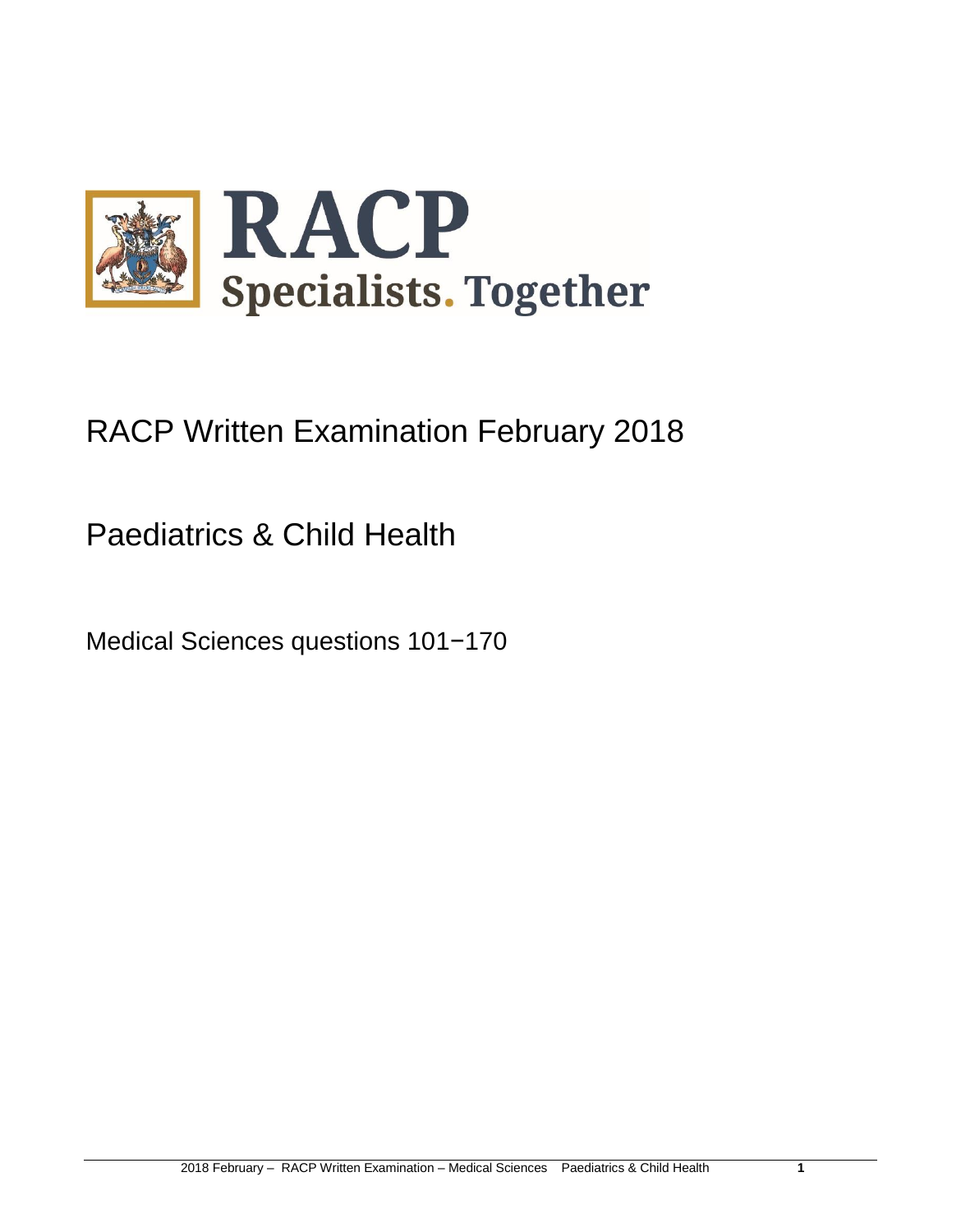**101.**Which of the following is the most common anatomical abnormality seen in tracheo-oesophageal fistula?



- A. Image A.
- B. Image B.
- C. Image C.
- D. Image D.
- E. Image E.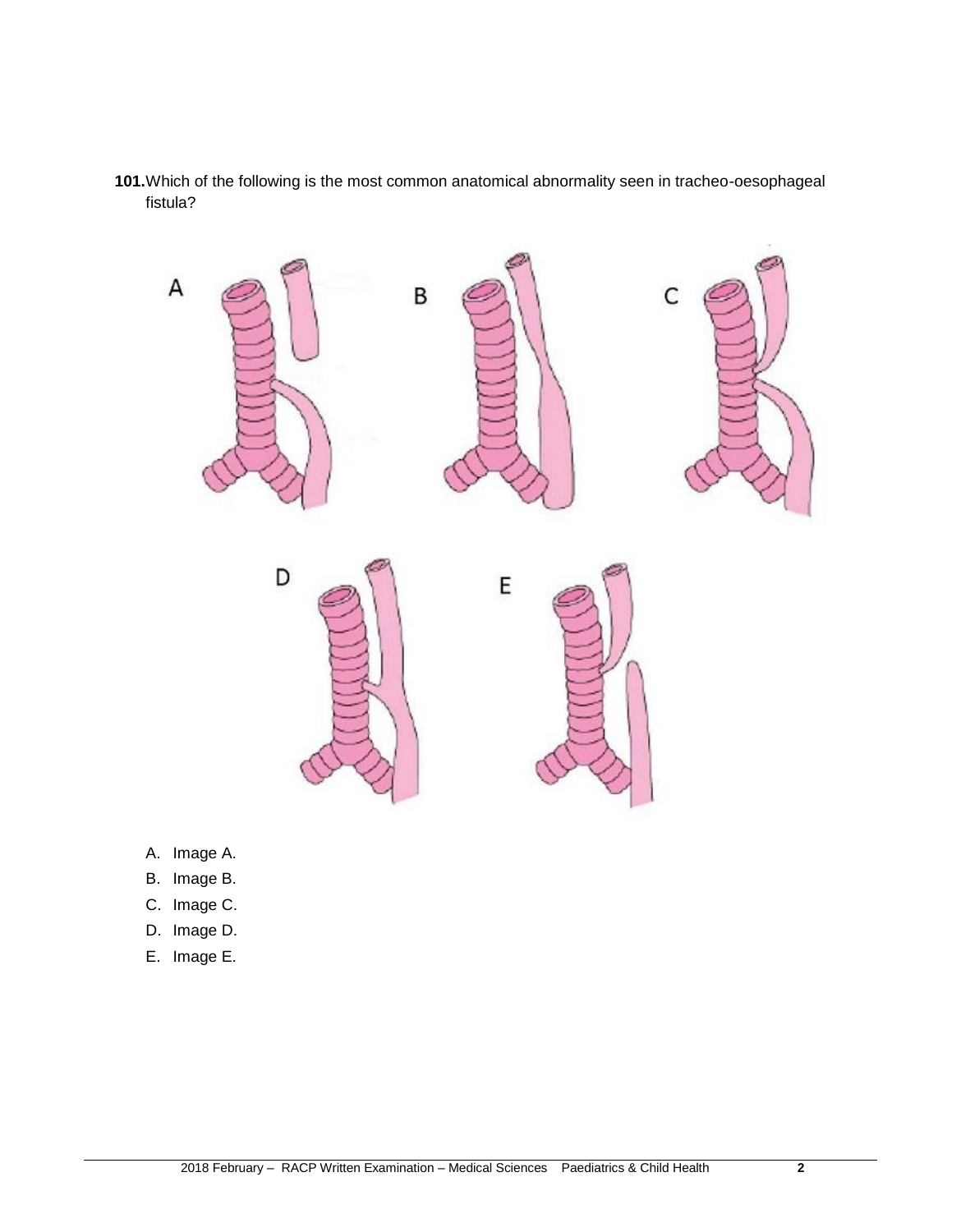- **102.**What is the most appropriate statistical test to compare the proportion of sporting injuries in a group of children who play netball to a group of children who play basketball?
	- A. Chi-square test.
	- B. Kappa coefficient.
	- C. Linear regression.
	- D. Paired *t*-test.
	- E. Pearson correlation.
- **103.**An outbreak of hospital-acquired infection occurs in three wards of a paediatric tertiary hospital. All staff are swabbed to identify potential carriers of the infective agent. The proportion of carriers in each ward is determined and compared.

What type of study is this?

- A. Case series.
- B. Case-control.
- C. Cohort.
- D. Cross-sectional.
- E. Ecological study.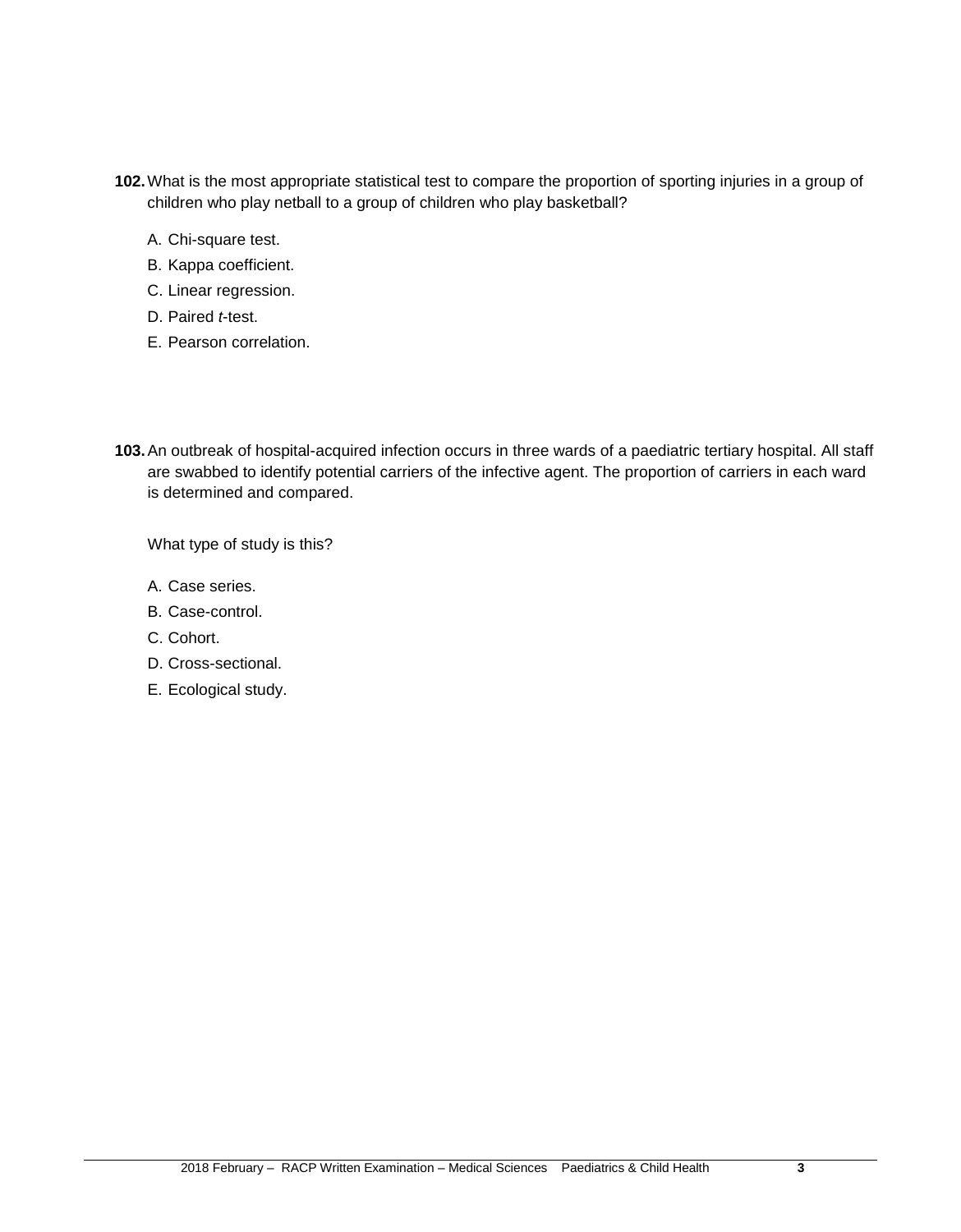**104.**A term infant presents with respiratory distress soon after birth. A chest x-ray is performed and is shown below.



What is the diagnosis?

- A. Congenital lobar emphysema.
- B. Congenital pneumonia.
- C. Cystic adenomatoid malformation.
- D. Hyaline membrane disease.
- E. Pneumothorax.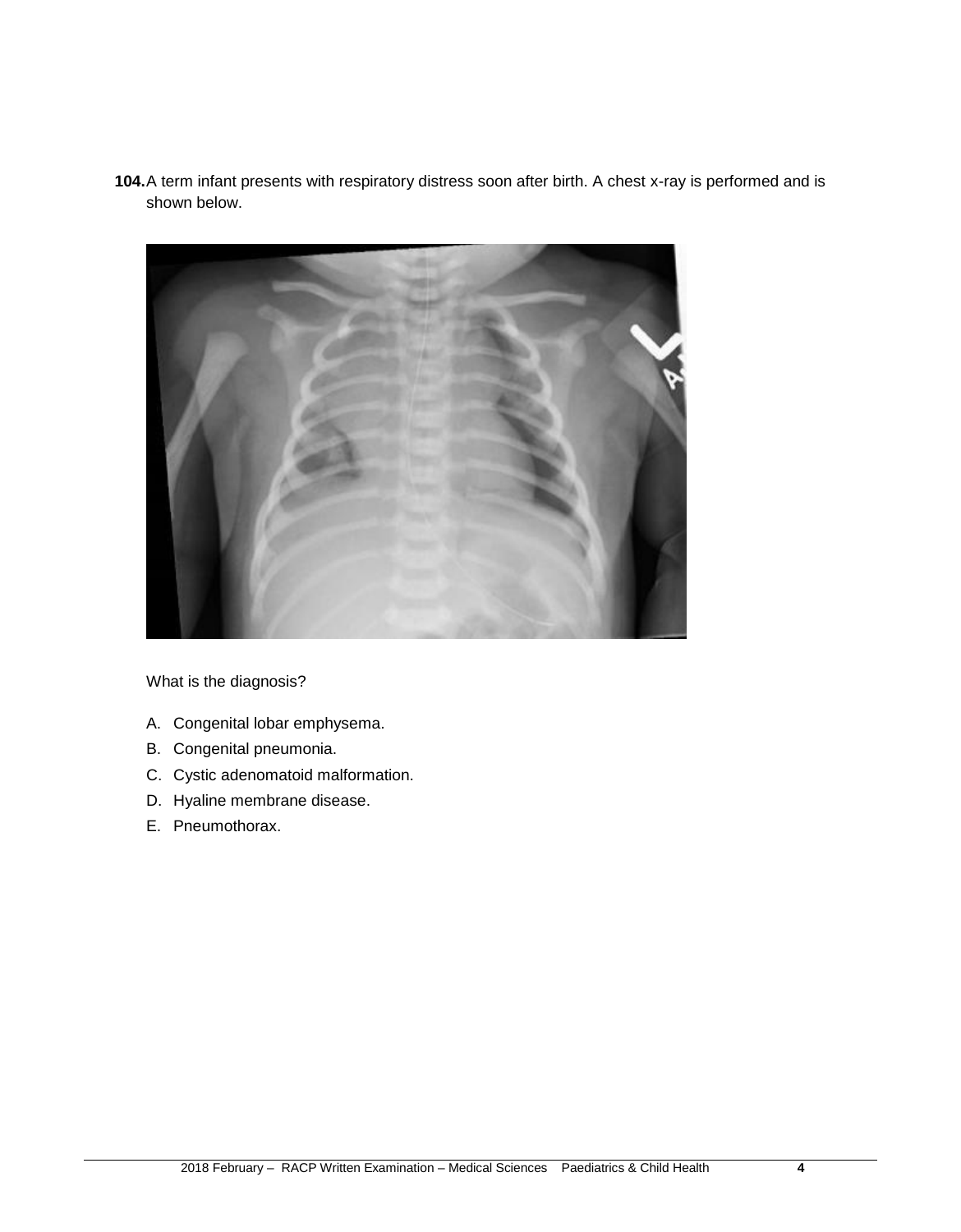**105.**Jaw pain is a common side effect of which chemotherapeutic agent?

- A. Bleomycin.
- B. Cisplatin.
- C. Clofarabine.
- D. Doxorubicin.
- E. Vincristine.

**106.**Which of the following medicines is a strong inhibitor of cytochrome P450 3A enzymes?

- A. Carbamazepine.
- B. Clarithromycin.
- C. Ethinyloestradiol.
- D. Fluoxetine.
- E. Rifampicin.
- **107.**Other than molecular size, which property affects filtration of substances by the glomerular basement membrane?
	- A. Antigenicity.
	- B. Concentration.
	- C. Electrical charge.
	- D. Lipophilicity.
	- E. Solubility.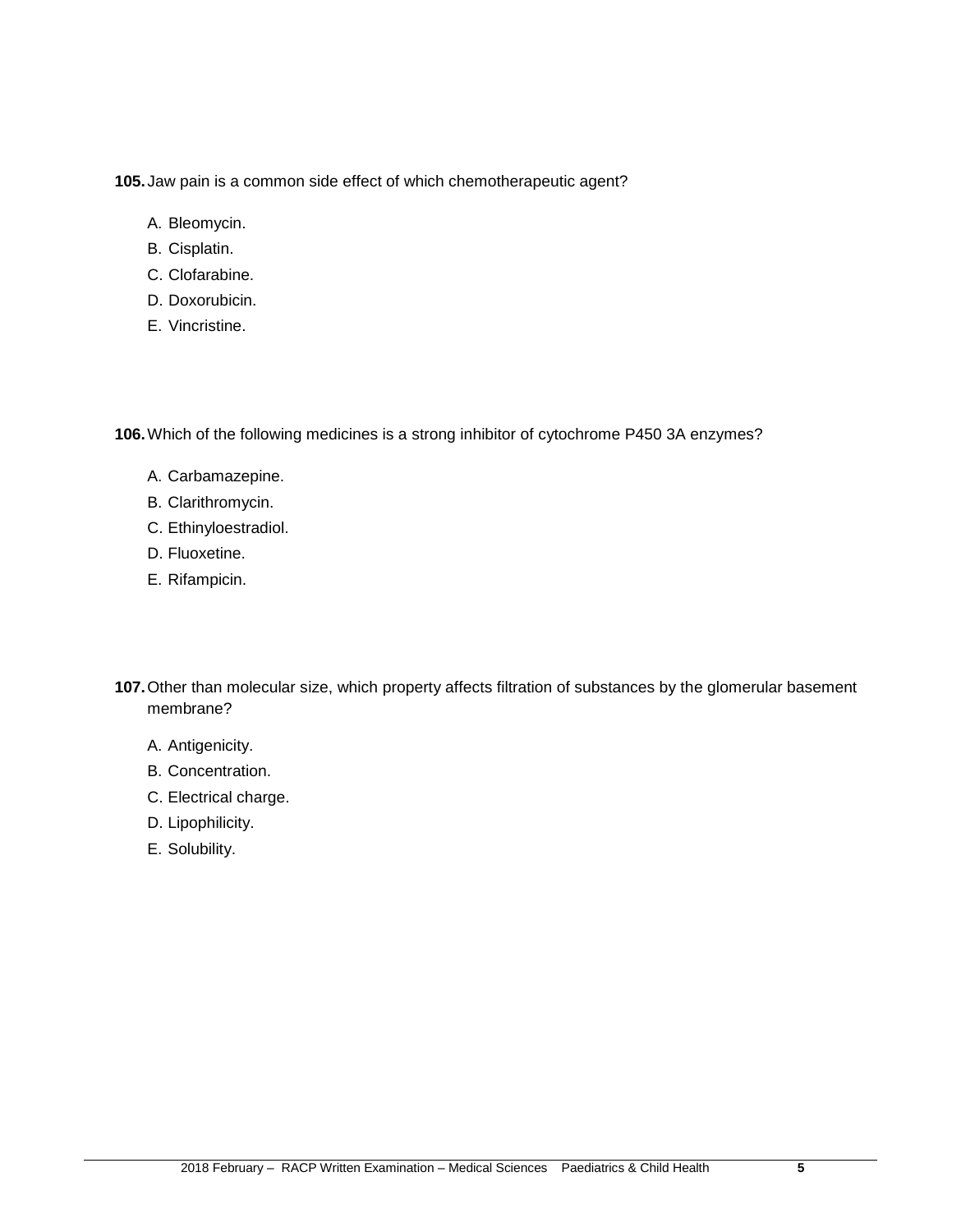- **108.**Which infectious disease gives rise to the highest number of secondary cases in an unvaccinated, non-immune population?
	- A. Influenza.
	- B. Measles.
	- C. Mumps.
	- D. Polio.
	- E. Tuberculosis.

**109.**Mutation in which gene increases the likelihood of developing Crohn disease?

- A. ABCB4.
- B. EPCAM.
- C. JAG1.
- D. MYO5B.
- E. NOD2.

**110.**A mitral opening snap occurs in what phase of the cardiac cycle?

- A. Atrial systole.
- B. Early diastolic ventricular filling.
- C. Isovolumic ventricular relaxation.
- D. Late diastolic ventricular filling.
- E. Late ventricular ejection.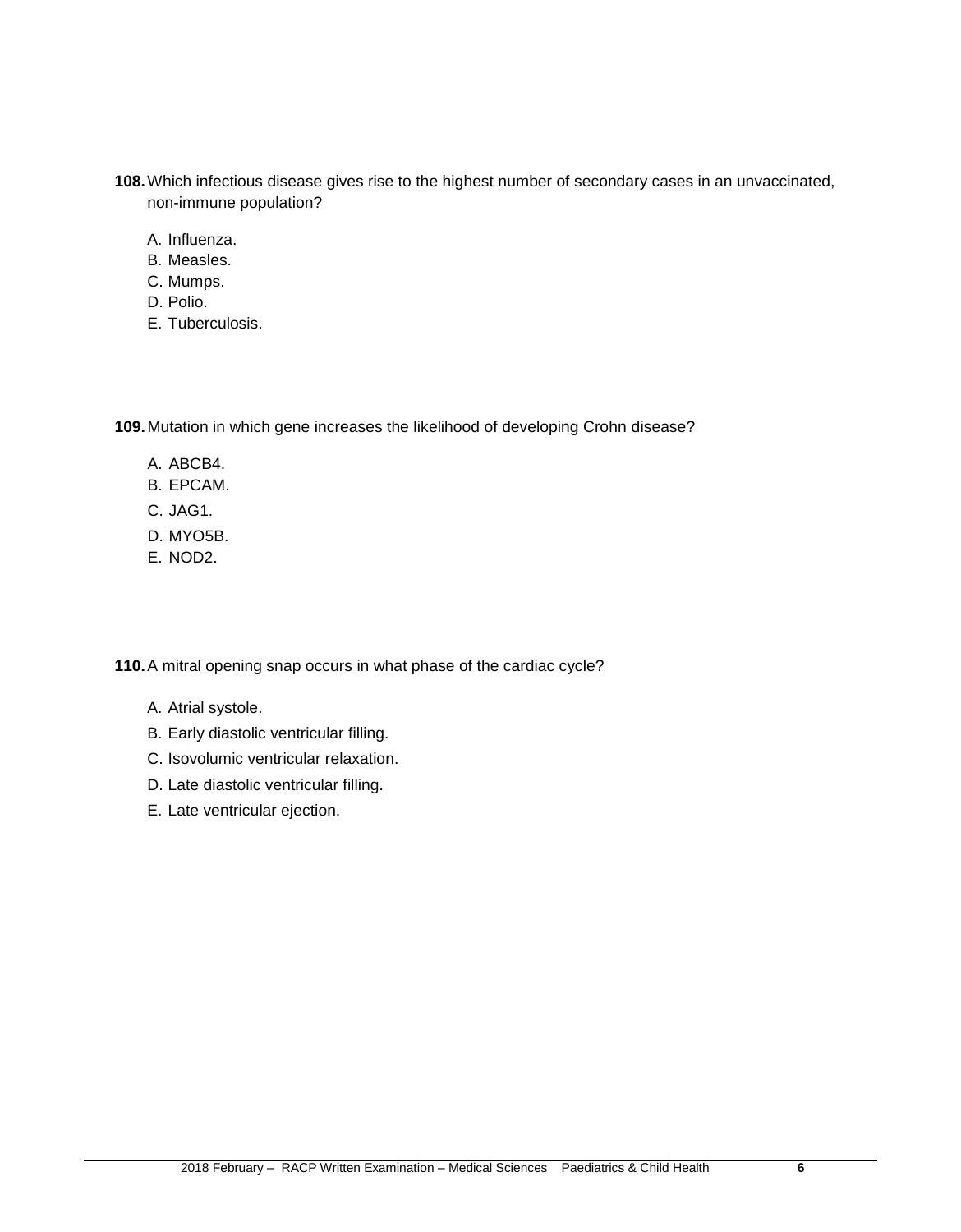**111.**In a randomised controlled trial of a novel antidepressant in children and adolescents with obsessivecompulsive disorder, a number of participants are noted to develop suicidal ideation. Results from this trial are shown below.

|                      | <b>Novel antidepressant</b> | <b>Placebo</b> |
|----------------------|-----------------------------|----------------|
| Suicidal ideation    |                             |                |
| No suicidal ideation | 980                         | 997            |
|                      | 1000                        | 1000           |

What is the number needed to harm (NNH) for the novel antidepressant compared with placebo?

A. 
$$
\left(1-\frac{20}{3}\right) \times 100
$$

B. 
$$
\frac{17}{1000}
$$

C. 
$$
\frac{20}{3}
$$

D. 
$$
\frac{20}{980} \div \frac{3}{997}
$$

$$
E. \quad 1 \div \frac{17}{1000}
$$

**112.**An increase in which of the following will cause a shift to the left of the oxygen dissociation curve?

- A. Carboxyhaemoglobin.
- B. Hydrogen concentration.
- C. PCO2.
- D. Red cell 2,3-diphosphoglycerate level.
- E. Temperature.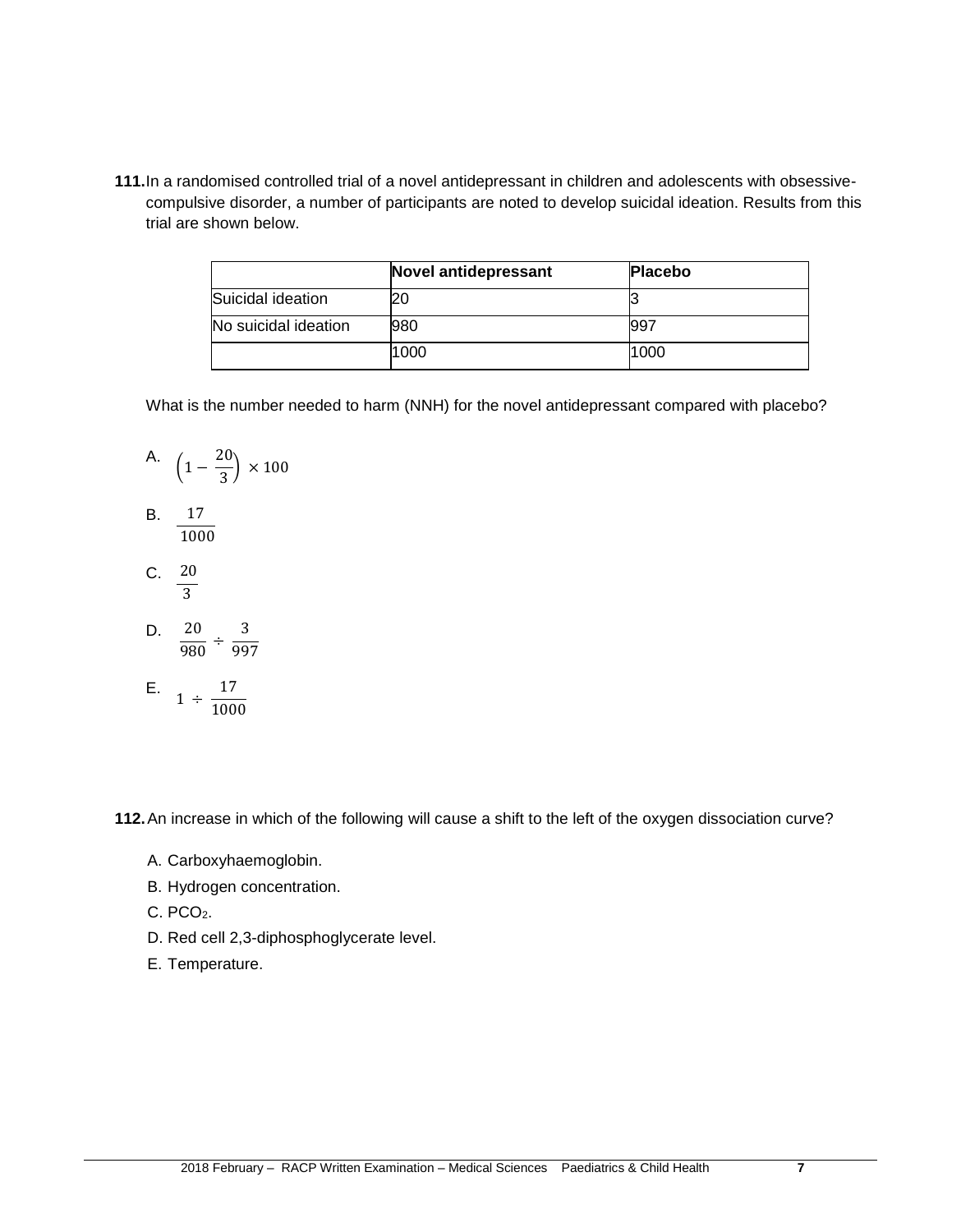- **113.**What condition leads to an unreliably low glycosylated haemoglobin (HbA1C) immunoassay despite sustained hyperglycaemia?
	- A. Hereditary spherocytosis.
	- B. Iron deficient anaemia.
	- C. Sickle cell trait.
	- D. Thalassemia trait.
	- E. Vitamin B<sup>12</sup> deficiency.

**114.**What cell in the pancreatic islets of Langerhans is responsible for the secretion of glucagon?

- A. Alpha.
- B. Beta.
- C. Delta.
- D. Epsilon.
- E. Gamma.
- **115.**A patient with diabetes is confirmed to have maturity-onset diabetes of the young (MODY) due to an HNF4α mutation.

Which class of non-insulin medication is indicated?

- A. Biguanide.
- B. Glitazone.
- C. GLP-1 agonist.
- D. SGLT2 inhibitor.
- E. Sulfonylurea.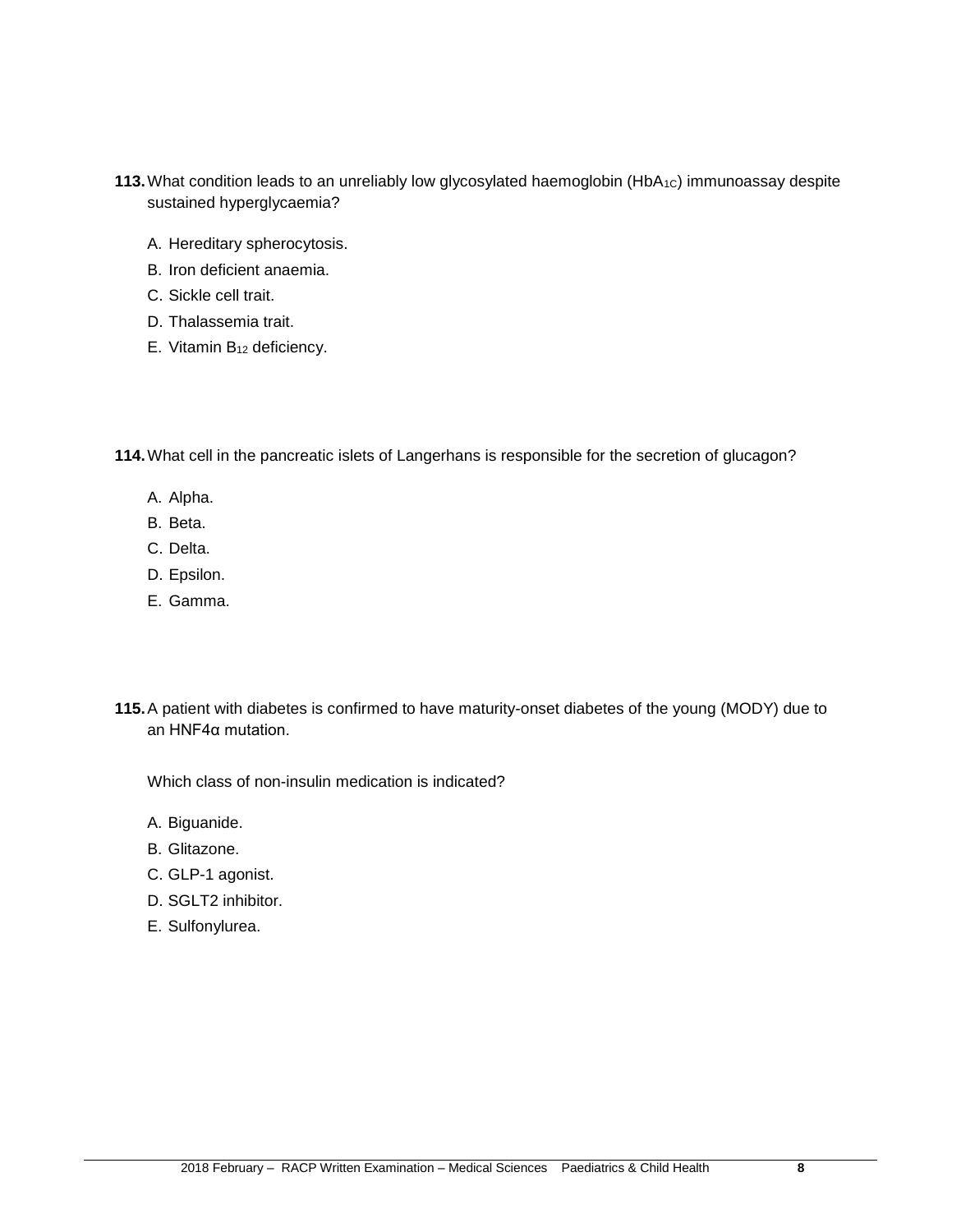**116.**Which feature of the immunoglobulin molecule is determined by the Fab region?

- A. Antigen binding.
- B. Circulating half-life.
- C. Isotype specificity.
- D. Placental transfer.
- E. Proteolysis susceptibility.

**117.**Which cytokine plays a role in promoting the Th2 immune response?

- A. Interferon gamma
- B. Interleukin 2.
- C. Interleukin 4.
- D. Interleukin 7.
- E. Tumour necrosis factor alpha.

**118.**Dysregulation of which pathway is responsible for the clinical manifestation of tuberous sclerosis?

- A. Activation of insulin-like growth factor 1 (IGF-1).
- B. Activation of mTOR.
- C. Activation of neuregulin 1 (NGR1).
- D. Inhibition of interleukin 6 (IL-6).
- E. Inhibition of oncogene Ras.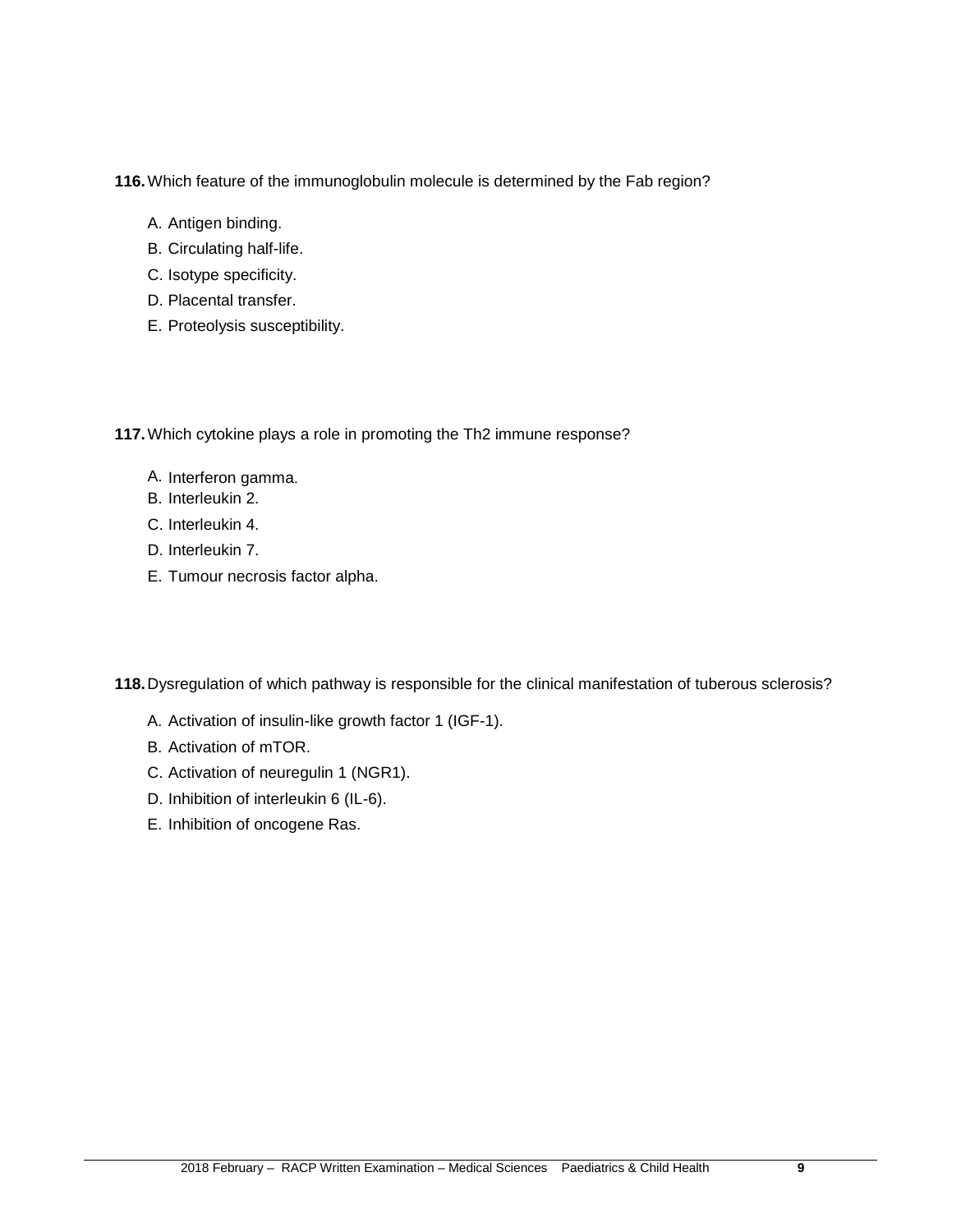**119.**A 2-year-old girl presents with her second episode of meningococcaemia.

What is the most appropriate initial test to screen for possible underlying complement deficiency?

- A. Complement activity, alternate pathway (AH50).
- B. Complement C2.
- C. Complement C3.
- D. Factor D.
- E. Total haemolytic complement (CH50).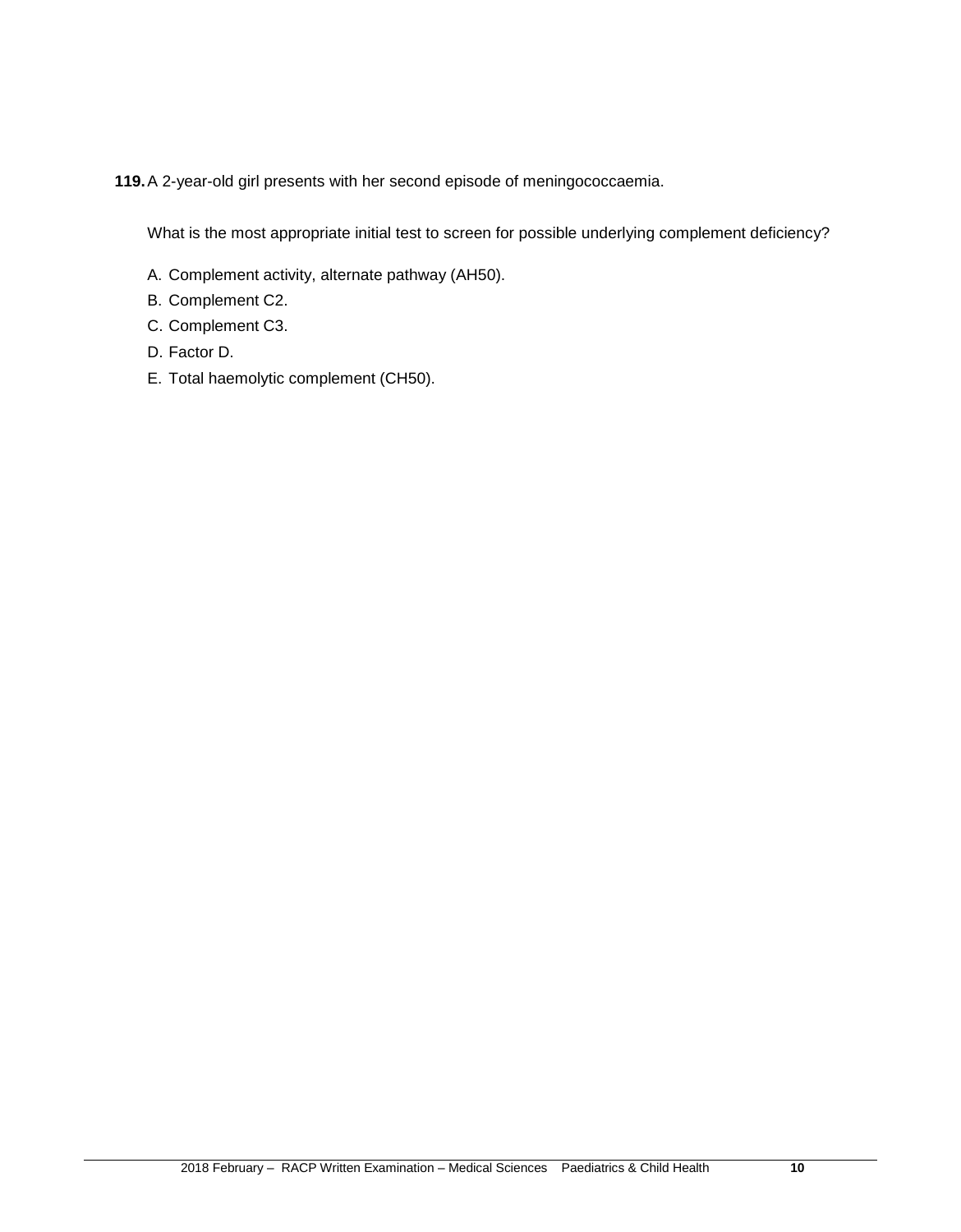

**120.**On the cardiac performance curves below, an increase in which physiological parameter alters the ventricular performance from point A to point B?

Ventricular End-Diastolic Volume

- A. Heart rate.
- B. Myocardial contractility.
- C. Oxygen consumption.
- D. Systemic resistance.
- E. Venous filling.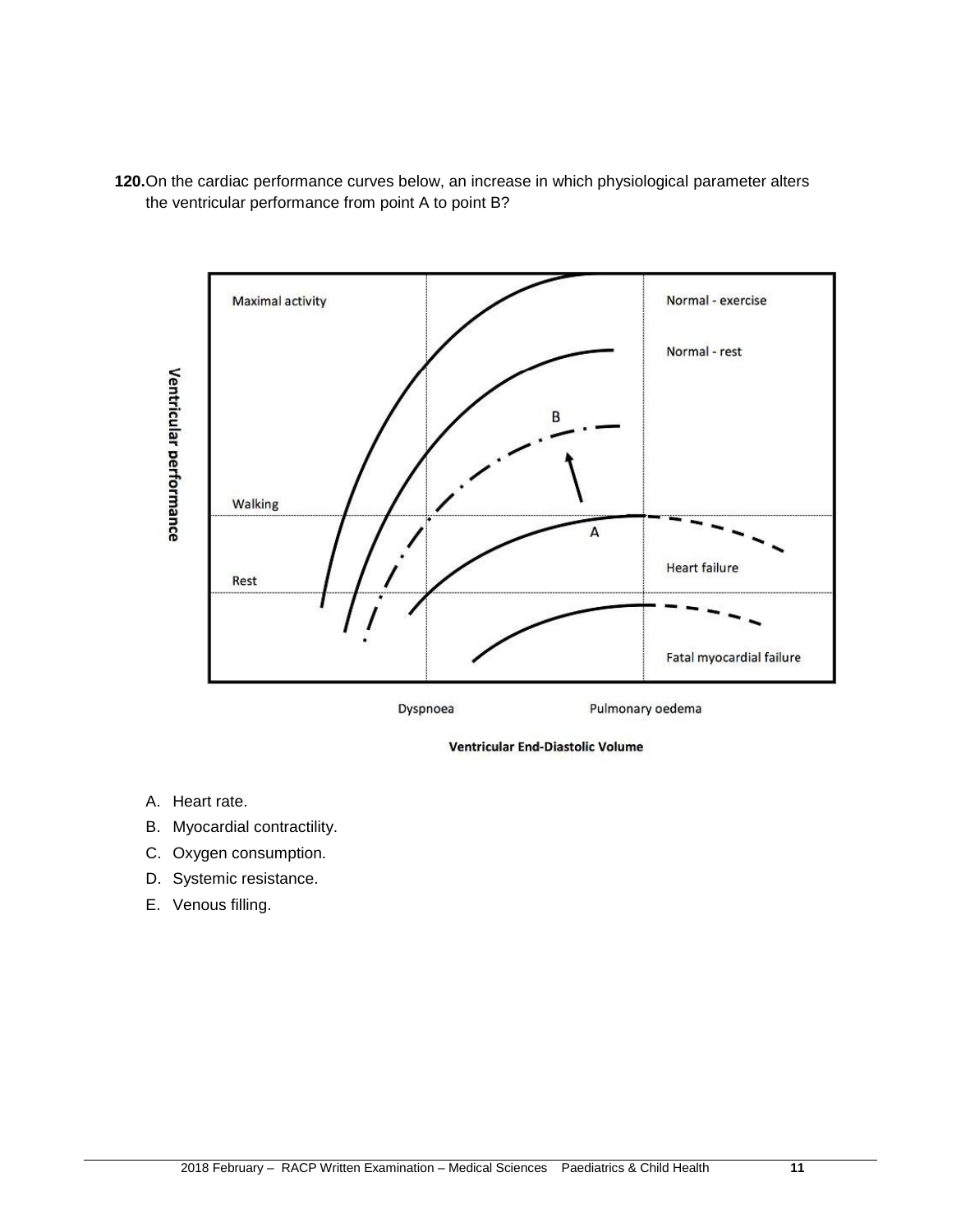**121.**The HEADSS adolescent psychosocial risk assessment is used as a framework for conversation to develop rapport with a young person.

What does the "A" stand for?

- A. Academic achievement.
- B. Accommodation.
- C. Activities.
- D. Affect.
- E. Alcohol use.
- **122.**Which histological feature found on biopsy during colonoscopy would favour a diagnosis of Crohn disease over ulcerative colitis?
	- A. Crypt abscesses.
	- B. Granulomata.
	- C. Lymphocytic infiltrate.
	- D. Paneth cells.
	- E. Superficial inflammation.

**123.**What is the main purpose of a phase IV clinical drug study?

- A. Determine the dose range for children from the adult data.
- B. Determine the final formulation.
- C. Examine the use post-marketing in real world situations.
- D. Investigate off-label use of a registered medication.
- E. Investigate the effectiveness in children compared to adults.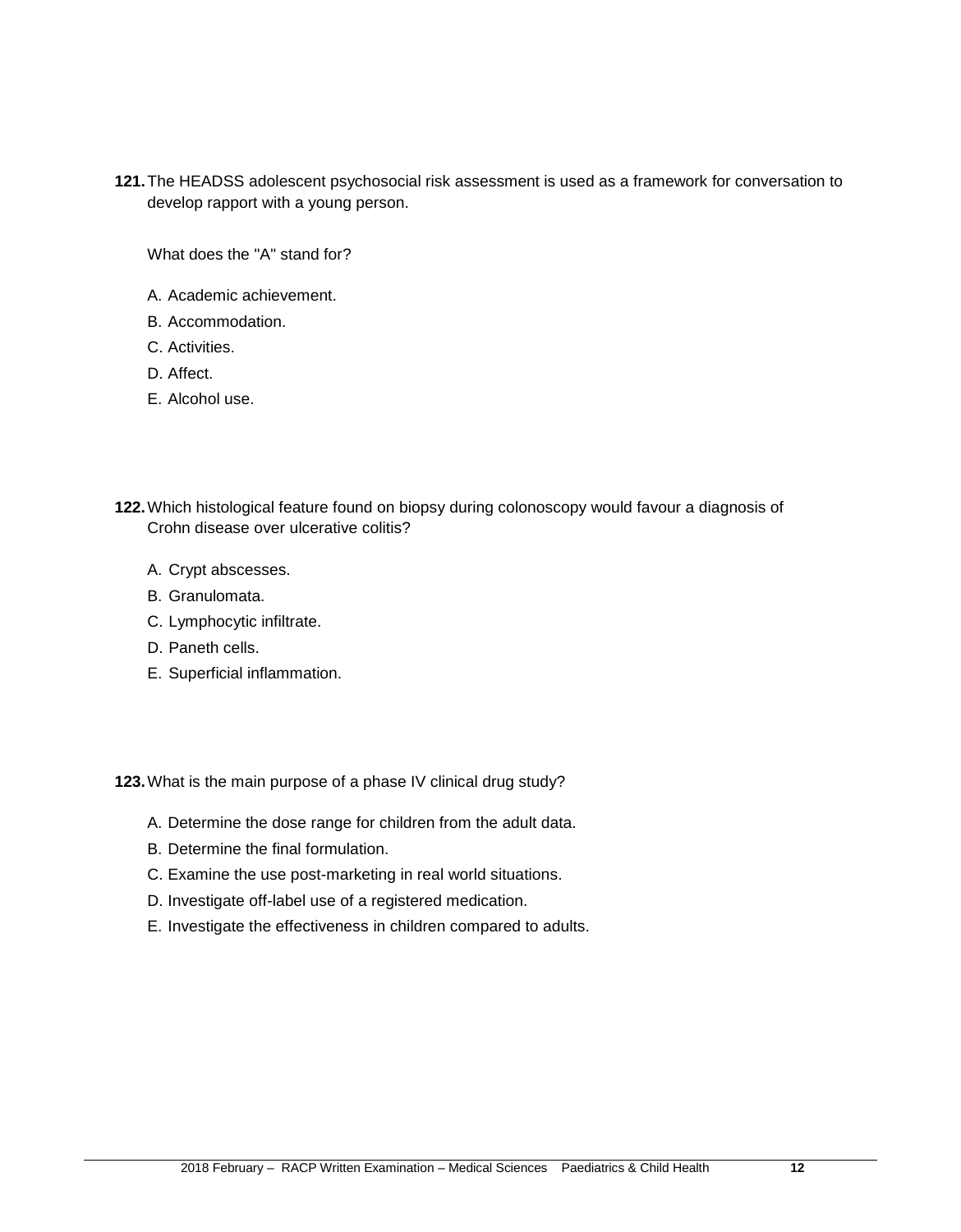**124.**What is the most likely cause of oxygen desaturation in a sleeping infant recovering from bronchiolitis?

- A. Hypoventilation.
- B. Reduced tidal volume.
- C. Secondary bacterial pneumonia.
- D. Upper airway secretion.
- E. Ventilation/perfusion (V/Q) ratio mismatch.

**125.**What is the most appropriate assessment tool to diagnose developmental delay in a 4-year-old?

- A. Ages and Stages Questionnaires (ASQ-3).
- B. Griffiths Mental Development Scales, 3rd edition.
- C. Parents' Evaluation of Developmental Status (PEDS).
- D. Wechsler Intelligence Scales for Children (WISC-V).
- E. Wechsler Preschool and Primary Scale of Intelligence, 4th edition (WPPSI-IV).
- **126.**In which organ is 25-hydroxycholecalciferol converted to the active hormone 1,25 dihydroxycholecalciferol?
	- A. Kidney.
	- B. Liver.
	- C. Lung.
	- D. Parathyroid gland.
	- E. Skin.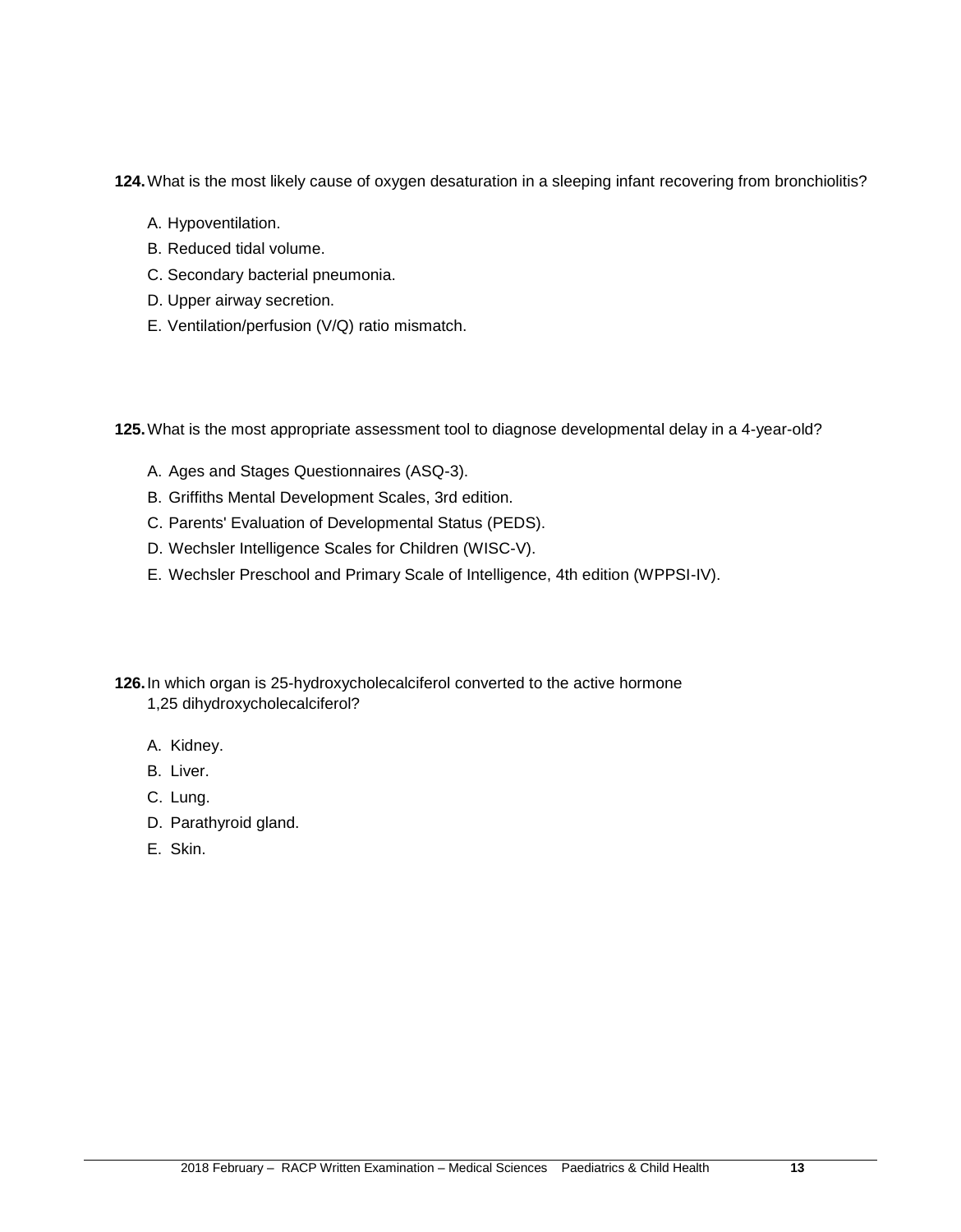**127.**Which pharmacokinetic parameter is the most important in determining the steady-state dose?

- A. Absorption rate constant (*Ka*).
- B. Bioavailability (*F*).
- C. Clearance (Cl).
- D. Half-life (*t½*).
- E. Volume of distribution (*VD*).

**128.**Omalizumab is a biological product (monoclonal antibody) used in the treatment of severe asthma.

What is its specific molecular target?

- A. Circulating IgE.
- B. Eosinophilic basic protein.
- C. Eotaxin 1.
- D. Interleukin 5.
- E. Leukocyte immunoglobulin-like receptor 7.

**129.**What is the mechanism of action of methylphenidate?

- A. Blockade of dopamine 2 (D2) receptors.
- B. Direct agonism of alpha-1 (α1) and alpha-2 (α2) receptors.
- C. Inhibition of GABA.
- D. Inhibition of noradrenaline and dopamine reuptake.
- E. Inhibition of serotonin reuptake.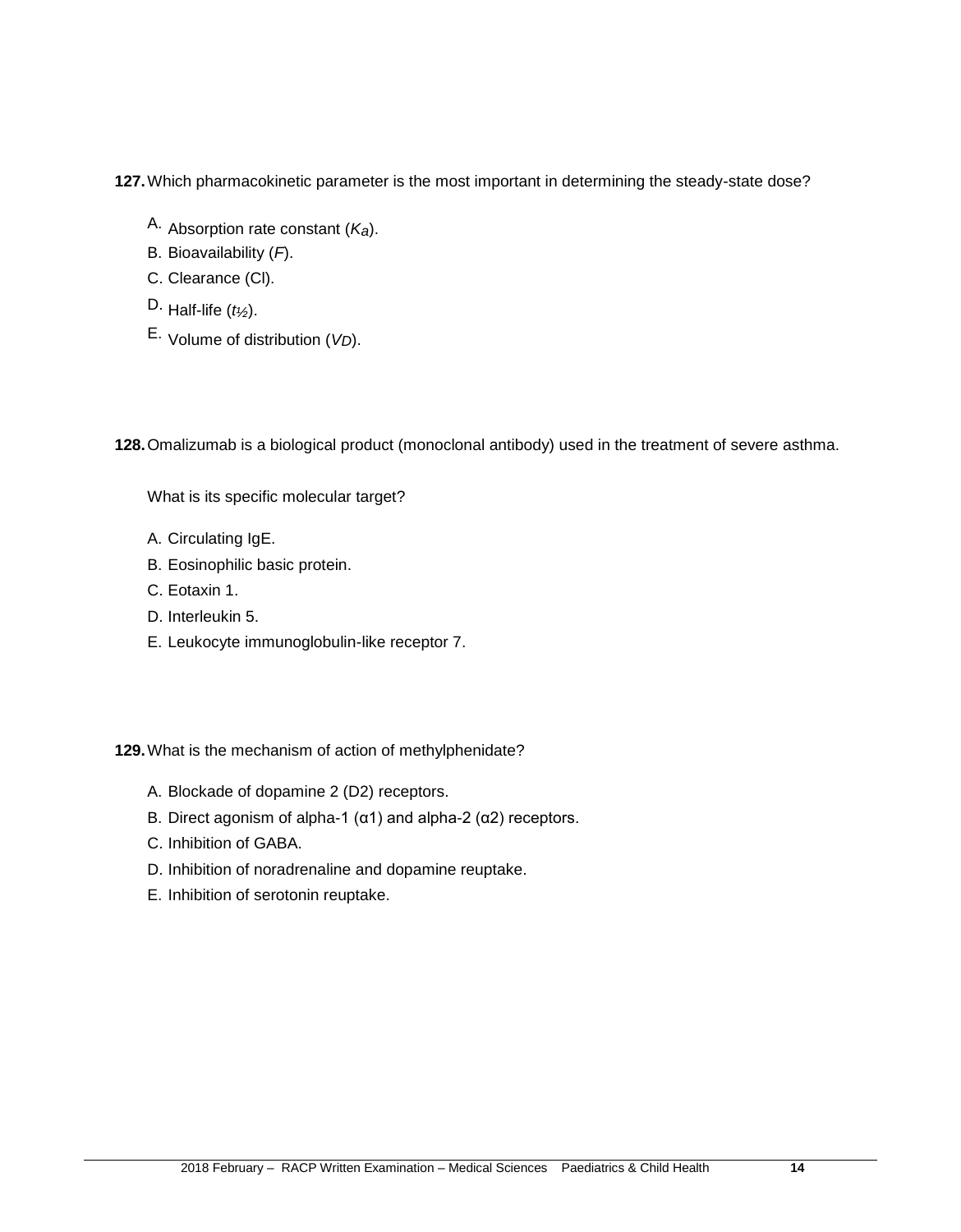- **130.**A 4-year-old boy ingests a large dose of aspirin (acetylsalicylic acid). What is the most appropriate therapy to maximise his urinary excretion of aspirin?
	- A. Allopurinol.
	- B. Forced diuresis with frusemide.
	- C. Hyperhydration.
	- D. Probenecid.
	- E. Urinary alkalinisation.
- **131.**In a child with toxic shock syndrome due to group A streptococcal infection, in addition to penicillin which antibiotic is recommended to decrease toxin production?
	- A. Cefotaxime.
	- B. Ciprofloxacin.
	- C. Clindamycin.
	- D. Meropenem.
	- E. Vancomycin.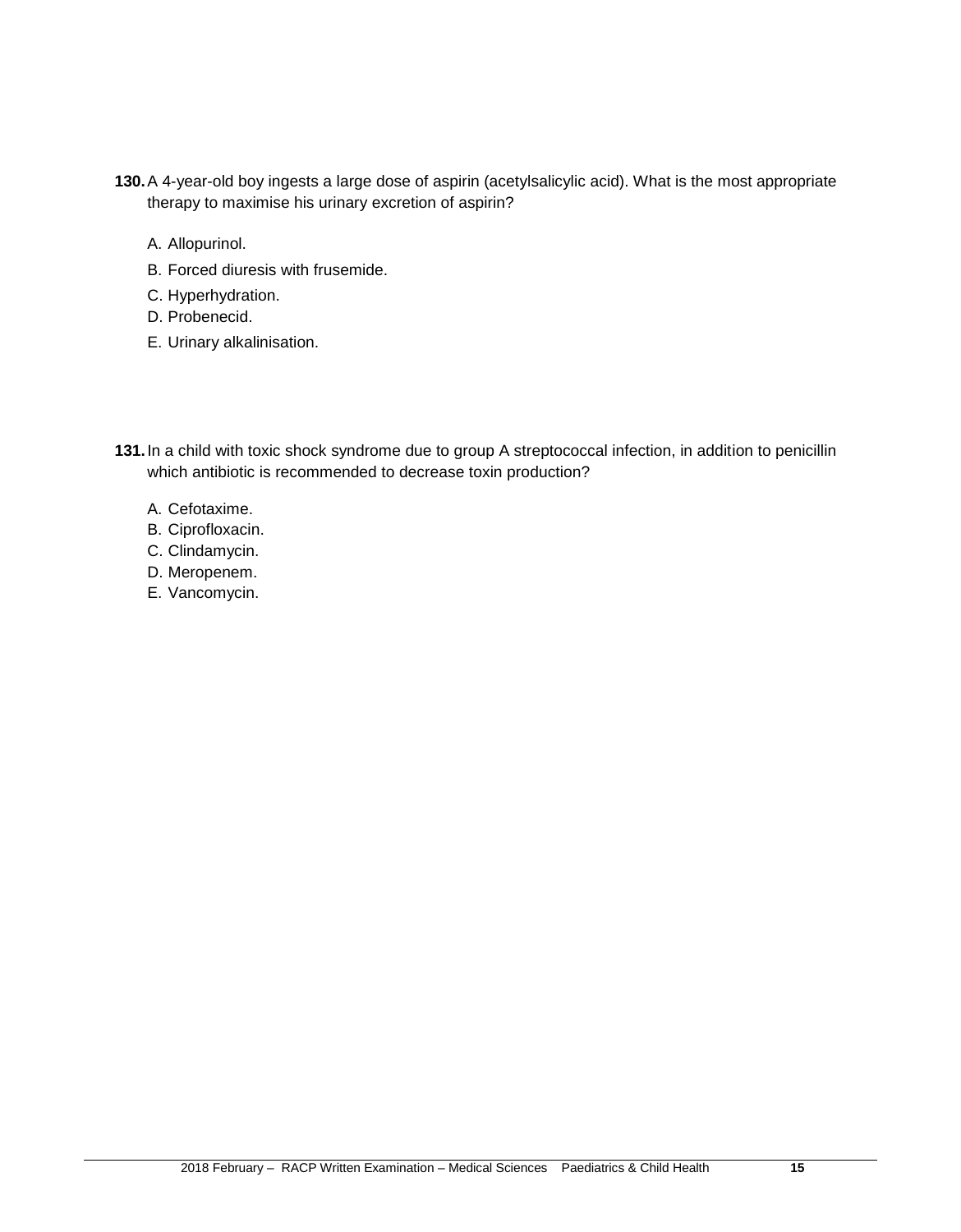**132.**You are asked to see a 2-year-old boy (IV.3 below) who presents with significant motor and cognitive delay. The boy's grandmother (II.2) is present at the consultation and tells you that her 20-year-old son (III.1) presented in a similar fashion and now has a severe intellectual disability.



What is the most likely inheritance pattern in this family?

- A. Autosomal dominant with reduced penetrance.
- B. Autosomal recessive.
- C. Mitochondrial inheritance.
- D. X-linked dominant.
- E. X-linked recessive.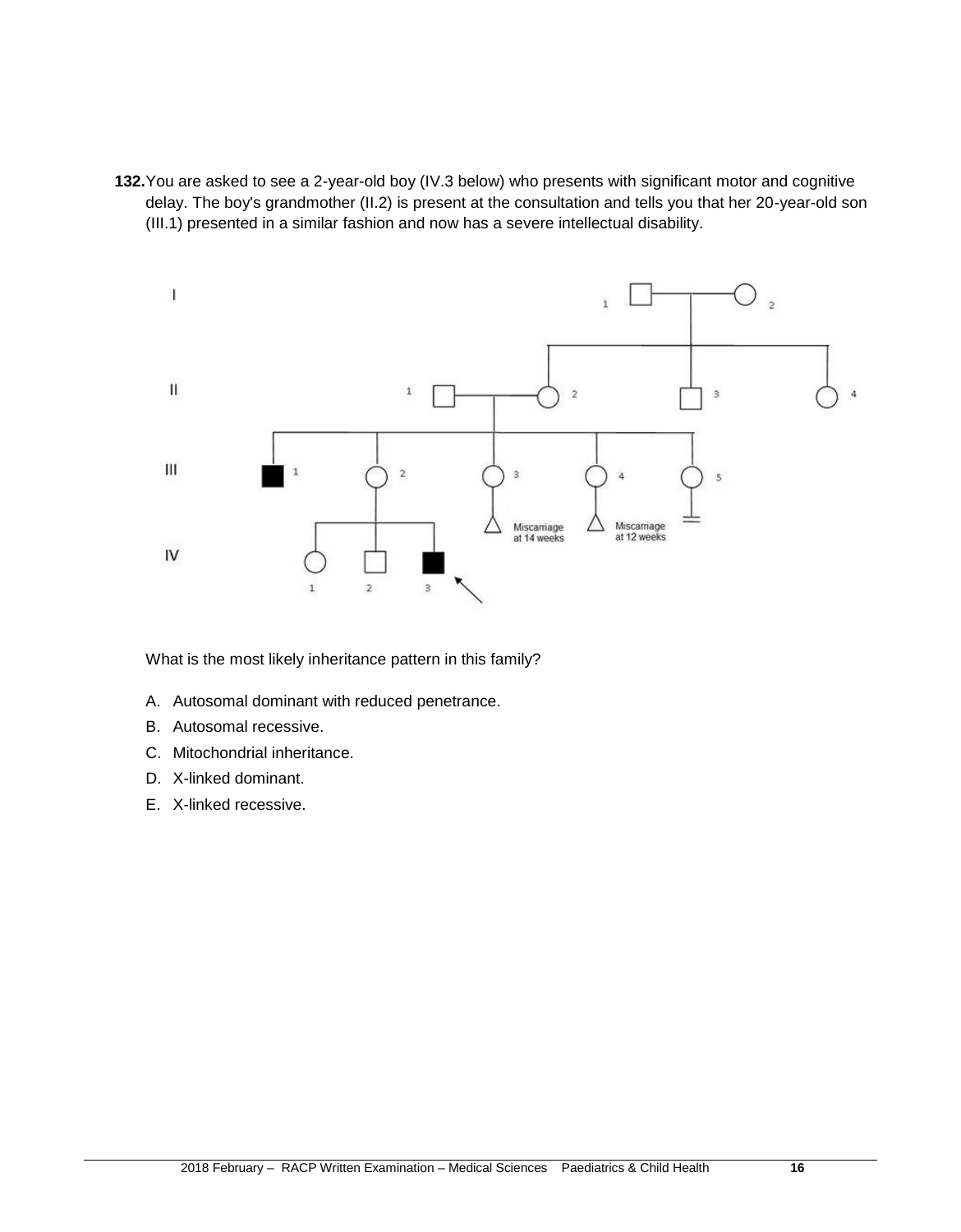**133.**A term neonate is resuscitated using bag and mask ventilation with air, and preductal oxygen saturation monitoring.

At 3 minutes of age what is the lowest oxygen saturation acceptable to continue ventilation in air?

- A. 50
- B. 60
- C. 70
- D. 80
- E. 90

**134.**Lissencephaly is a disorder of what stage of neural development?

- A. Myelination.
- B. Neuronal and glial proliferation.
- C. Neuronal migration.
- D. Neuronal organisation.
- E. Ventral induction.
- **135.**During routine follow-up of a boy with spinal muscular atrophy (SMA) type 2, his mother informs you she is in a new relationship and 20 weeks pregnant with a male fetus.

What is the risk the fetus will be affected?

- A. 1 in 2.
- B. 1 in 4.
- C. 1 in 50.
- D. 1 in 200.
- E. 1 in 10,000.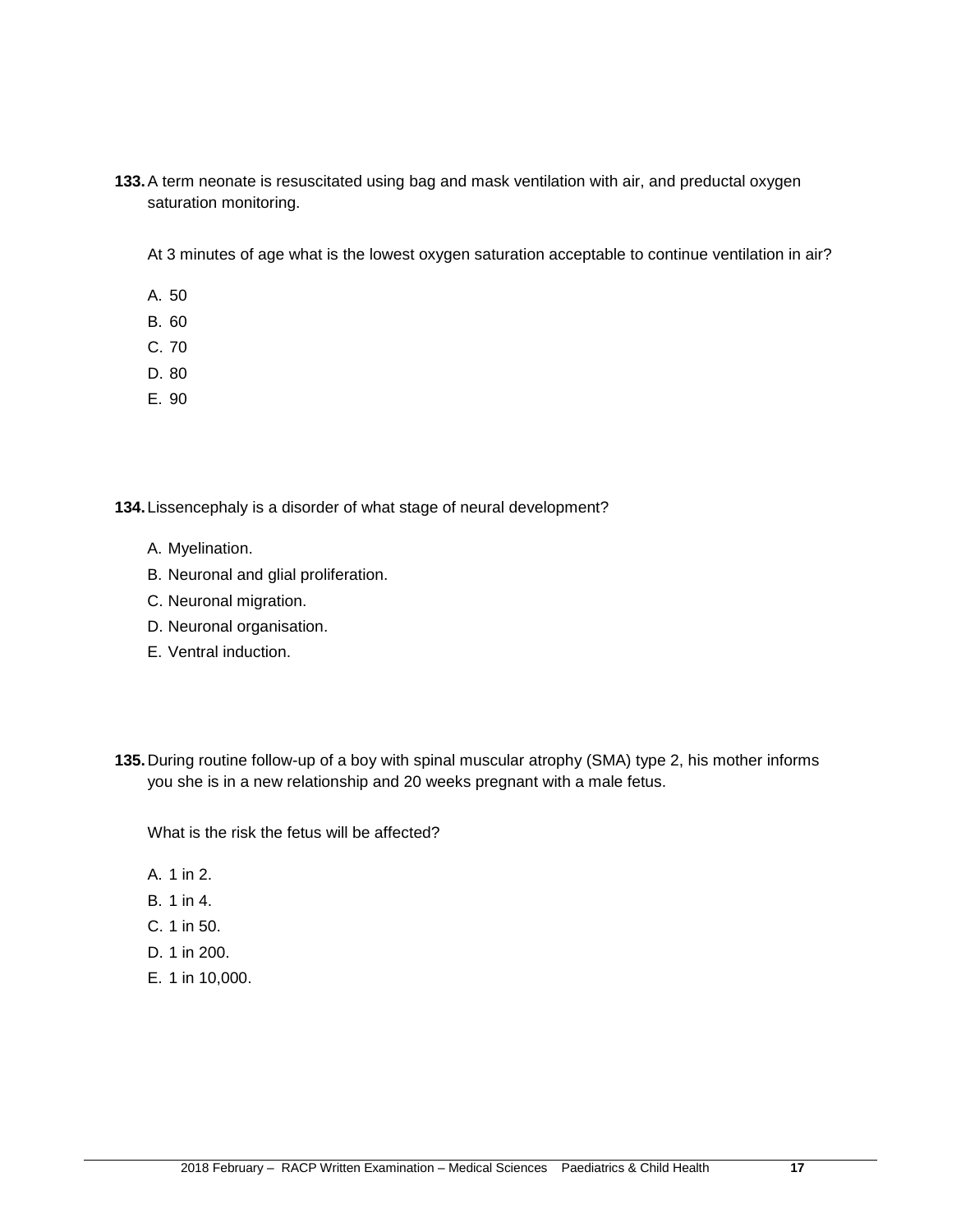**136.**What is the most important indicator of effective positive pressure ventilation in neonatal resuscitation?

- A. Audible bilateral breath sounds.
- B. Improving colour.
- C. Increasing heart rate.
- D. Increasing peripheral oxygen saturation.
- E. Visible chest rise.

**137.**Defects in the FLG gene (coding the Filaggrin protein) are associated with which skin condition?

- A. Acne vulgaris.
- B. Atopic dermatitis.
- C. Epidermolysis bullosa.
- D. Infantile haemangiomas.
- E. Psoriasis.

**138.**Hereditary methaemoglobinaemia is most commonly due to deficiency of which red cell enzyme?

- A. Cytochrome b5 reductase.
- B. Glutathione peroxidase.
- C. Heme oxygenase.
- D. Methylenetetrahydrofolate reductase.
- E. Phosphoglycerate kinase.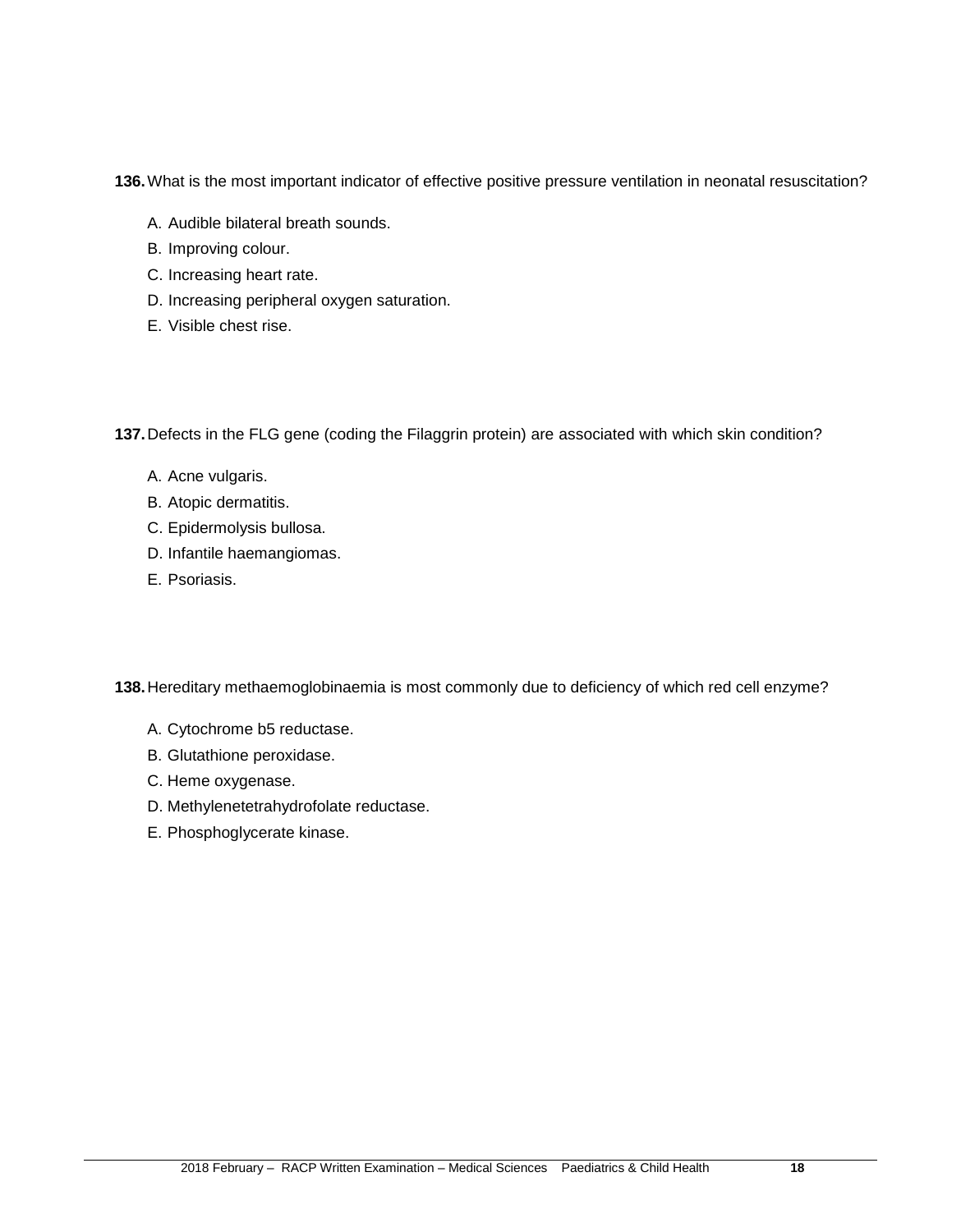- **139.**The thymic and parathyroid abnormalities seen in 22q11 microdeletion syndrome are due to defective development of which embryological structure(s)?
	- A. Neural crest.
	- B. Pharyngeal arches.
	- C. Pharyngeal groove.
	- D. Pharyngeal pouches.
	- E. Rathke pouch.

**140.**Which chemotherapy drug inhibits microtubule formation?

- A. Cyclophosphamide.
- B. Dactinomycin.
- C. Doxorubicin.
- D. Etoposide.
- E. Vincristine.

**141.**Which lipid can be absorbed directly into the portal circulation?

- A. Cholesterol.
- B. Lysolecithin.
- C. Medium chain fatty acid.
- D. Monoglyceride.
- E. Very long chain fatty acid.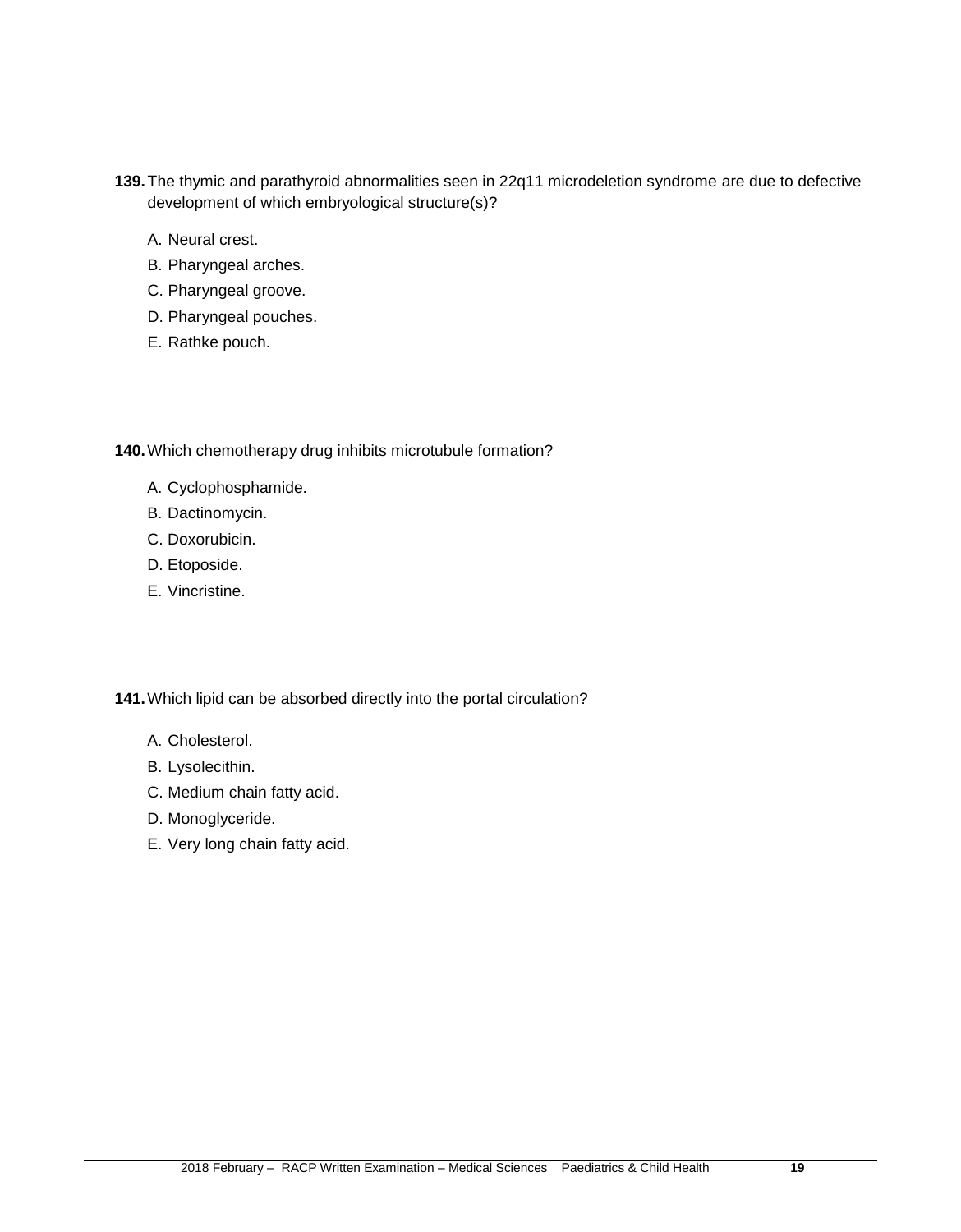**142.**What is the mechanism of weakness in infantile botulism?

- A. Axonal degeneration.
- B. Competitive blockade of motor endplate.
- C. Inflammatory myopathy.
- D. Inhibition of neurotransmitter release.
- E. Peripheral nerve demyelination.
- **143.**A 1-year-old child (weight 10 kg) presents with urticaria and wheeze following the ingestion of peanut butter for the first time.

What is the correct management?

- A. 0.1 mL of 1:1000 IM adrenaline.
- B. 0.1 mL of 1:10,000 IM adrenaline.
- C. 1 mL of 1:10,000 IM adrenaline.
- D. 0.1 mL of 1:10,000 SC adrenaline.
- E. 1 mL of 1:1000 SC adrenaline.
- **144.**Which term describes the situation in which maintenance of a normal phenotype requires the proteins produced by both copies of the gene, and a 50% decrease in gene function results in an abnormal phenotype?
	- A. Dominant-negative effect.
	- B. Haploinsufficiency.
	- C. Heterozygosity.
	- D. Hypomorphic allele.
	- E. Uniparental disomy.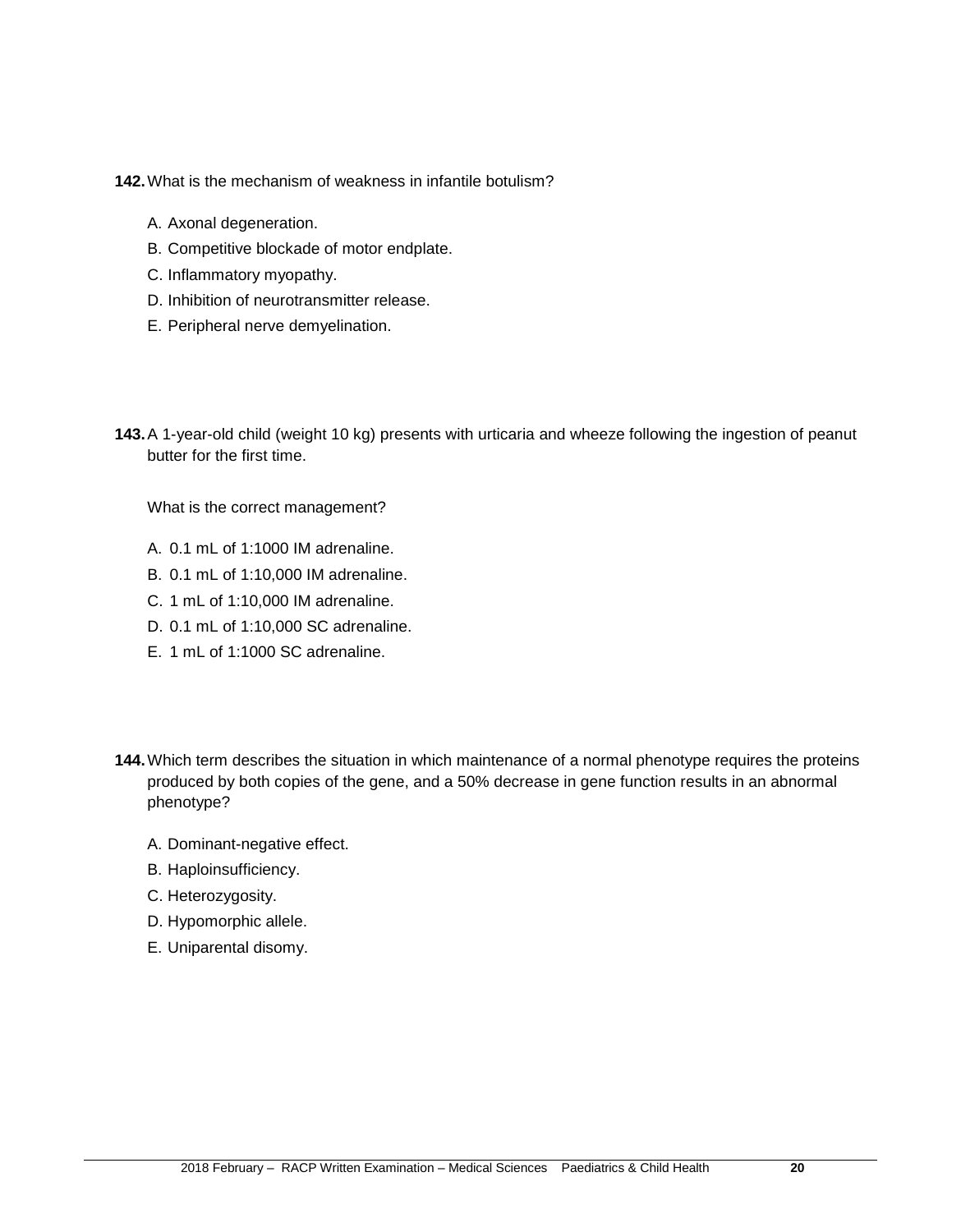**145.**What is the average life span of normal human platelets in circulation?

- A. 24 hours.
- B. 72 hours.
- C. 10 days.
- D. 30 days.
- E. 120 days.

**146.**Neonatal surfactant replacement therapy increases the risk of which serious complication?

- A. Intraventricular haemorrhage.
- B. Necrotising enterocolitis.
- C. Pneumothorax.
- D. Pulmonary haemorrhage.
- E. Pulmonary interstitial emphysema.
- **147.**Predisposition to bone marrow failure associated with dyskeratosis congenita results primarily from a defect in what critical cellular process?
	- A. DNA methylation.
	- B. Histone acetylation.
	- C. Interstrand crosslink DNA repair.
	- D. Ribosomal trafficking.
	- E. Telomere maintenance.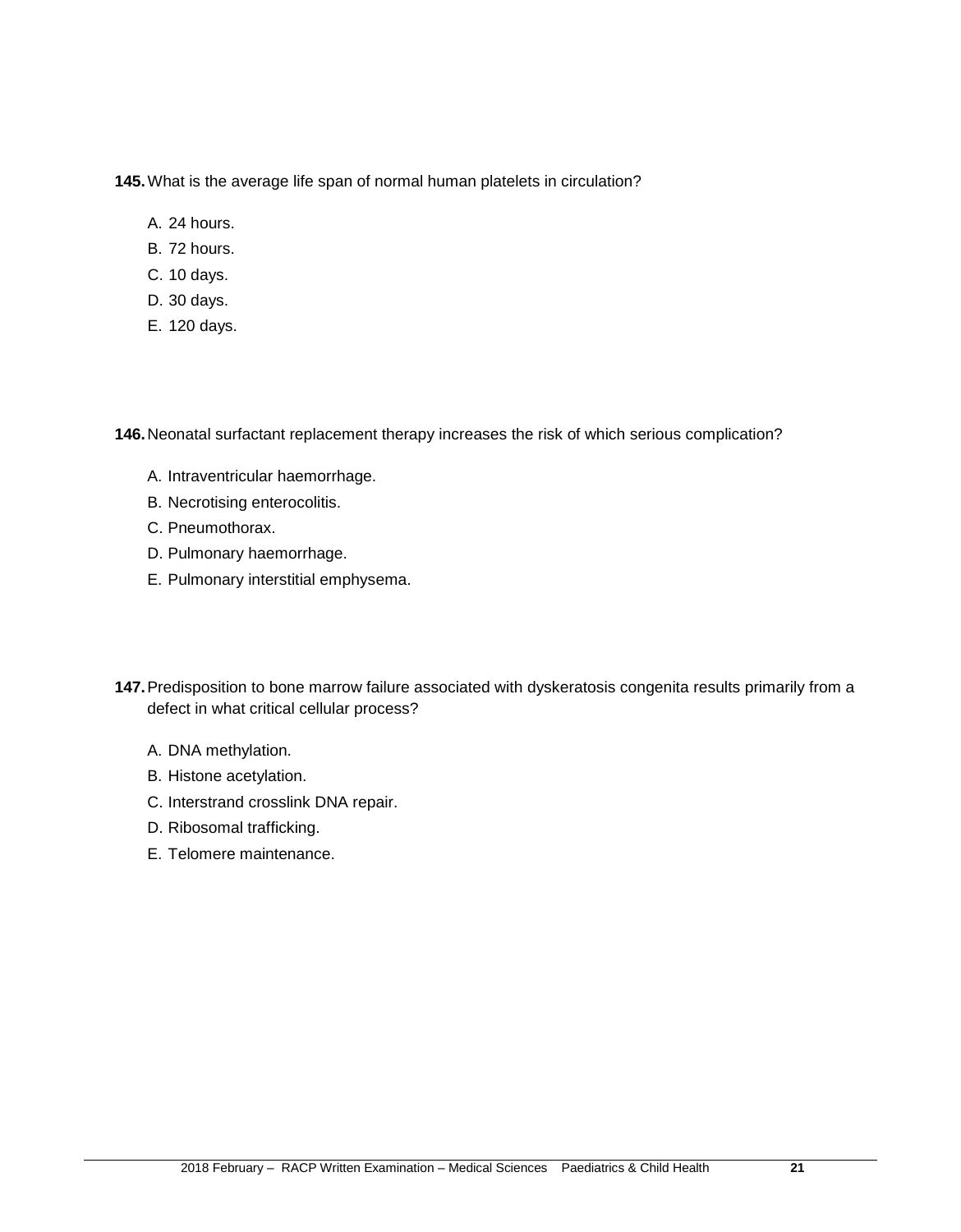- **148.**Which antibiotic is most likely to cause oesophageal ulceration if not taken with fluids or food and at least 1 hour prior to going to sleep?
	- A. Amoxicillin.
	- B. Azithromycin.
	- C. Cephalexin.
	- D. Doxycycline.
	- E. Rifampicin.

**149.**Which one of the following contributes most to serum osmolality?

- A. Albumin.
- B. Creatinine.
- C. Glucose.
- D. Sodium.
- E. Urea.
- **150.**Which of the following physical processes is primarily responsible for fluid removal during peritoneal dialysis?
	- A. Active transport.
	- B. Facilitated diffusion.
	- C. Hydrostatic pressure.
	- D. Osmotic gradient.
	- E. Solute drag.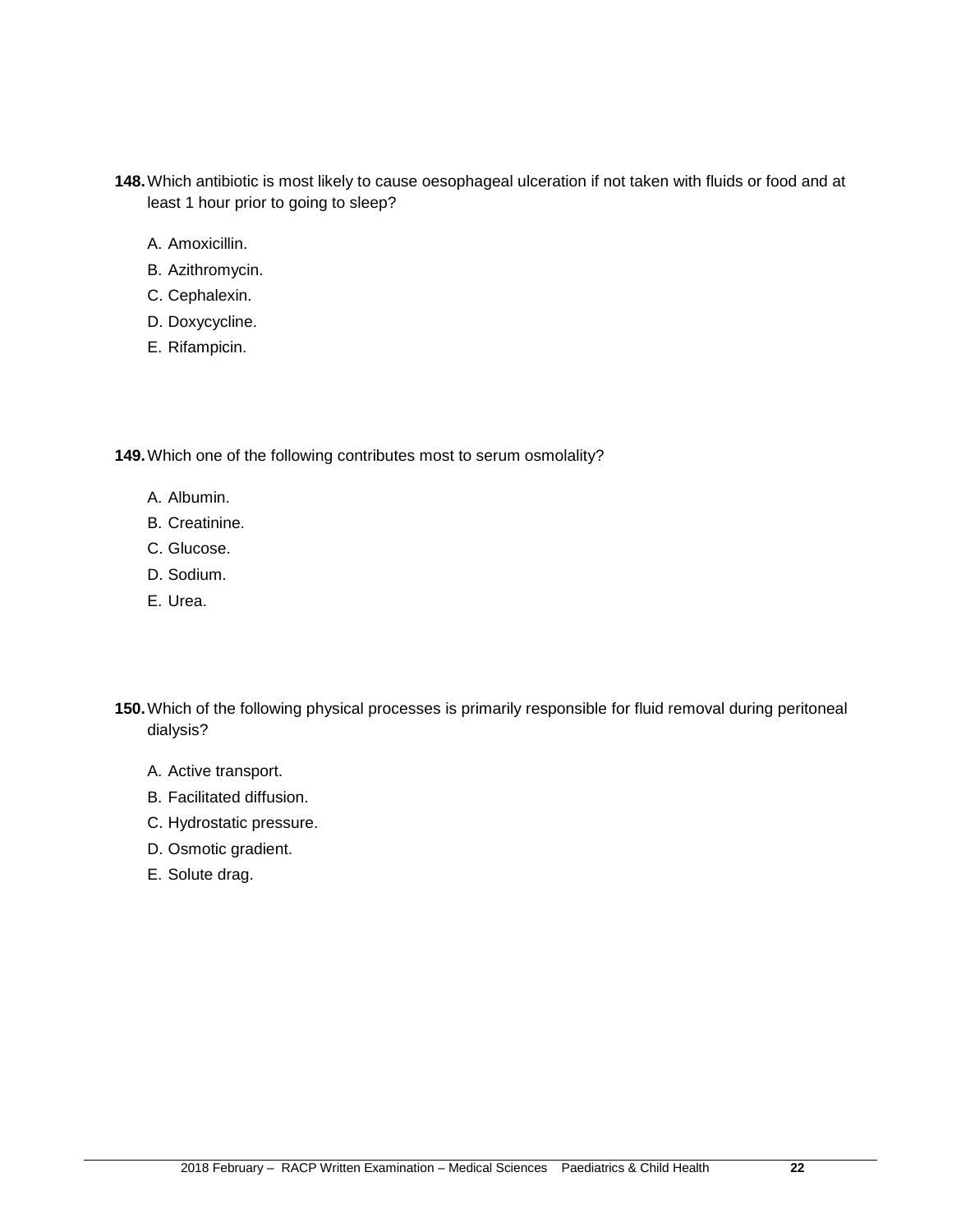- **151.**What formula can be used to estimate the correct size of an uncuffed endotracheal tube for use in children?
	- A.  $(Age \div 2) + 4$
	- B.  $(Age \div 4) + 4$
	- C. (2 × Age) − 4
	- D. Age + 4
	- E.  $(Age \div 4) + 2$

**152.**A 2-year-old boy is referred with elevated creatine kinase (CK). Calf hypertrophy is noted. There is subtle proximal weakness.

Which feature best differentiates between Duchenne and Becker muscular dystrophy?

- A. Creatine kinase level.
- B. Exon site of the deletion.
- C. Out of frame deletion.
- D. Presence of an intragenic deletion.
- E. Presence of cardiomyopathy.

**153.**A 12-year-old boy is undergoing epilepsy surgery for hippocampal sclerosis.

Which post-operative visual field deficit is most likely to occur as a complication of this surgery?

- A. Bitemporal hemianopia.
- B. Contralateral homonymous hemianopia with macular sparing.
- C. Contralateral homonymous hemianopia.
- D. Contralateral homonymous inferior quadrantanopia.
- E. Contralateral homonymous superior quadrantanopia.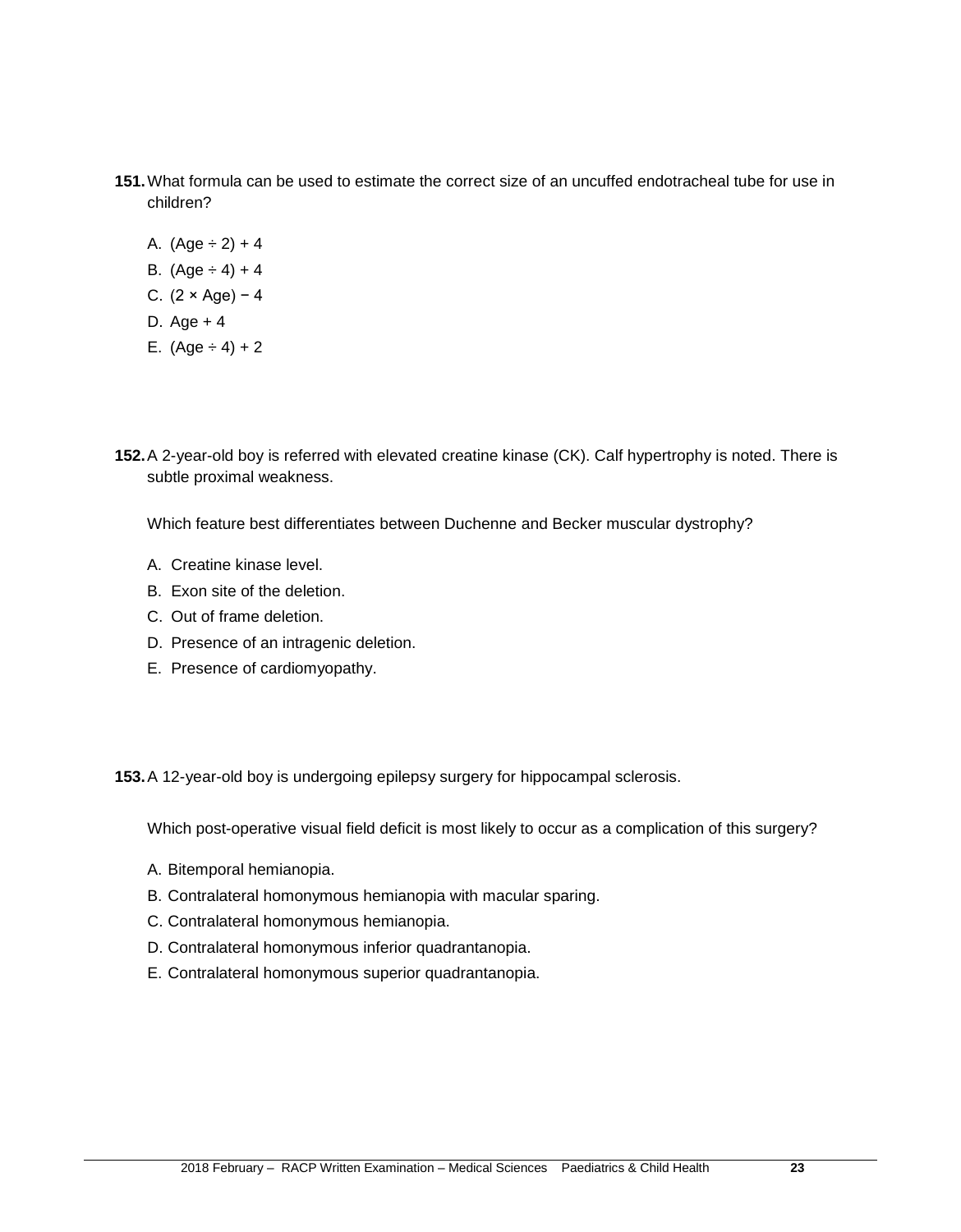**154.**What is the earliest gestational age at which pupils first start responding to light?

- A. 24 weeks.
- B. 28 weeks.
- C. 32 weeks.
- D. 36 weeks.
- E. Term.

**155.**Which condition is treatable by enzyme replacement therapy with recombinant human acid d-glucosidase?

- A. Galactosaemia.
- B. Glutaric aciduria.
- C. Glycerokinase deficiency.
- D. Methylmalonic aciduria.
- E. Pompe disease.

**156.**To which category of base do the DNA bases cytosine and thymine belong?

- A. Amine.
- B. Lysine.
- C. Protamine.
- D. Purine.
- E. Pyrimidine.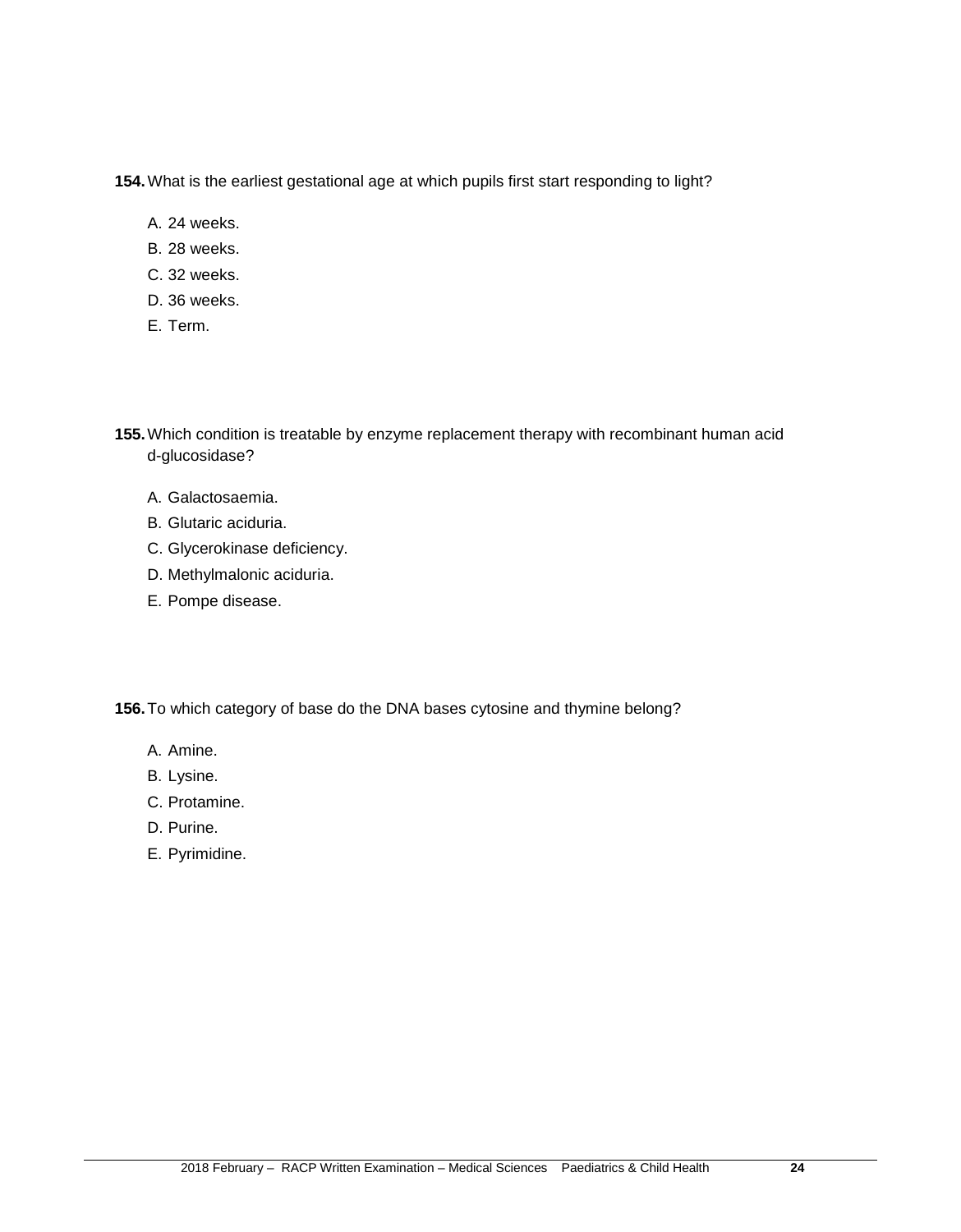**157.**In early infancy, what event precipitates congestive heart failure due to large ventricular septal defects?

- A. Arterial duct closure.
- B. Increase in size of ventricular septal defect.
- C. Reduced pulmonary vascular resistance.
- D. Reduced systemic pressure.
- E. Reversal of the shunt.
- **158.**In addition to pertussis vaccination, which vaccine when given to pregnant women has been shown to reduce the likelihood of disease in their infants up to 3 months of age?
	- A. Hepatitis B.
	- B. Influenza.
	- C. Measles.
	- D. Meningococcal B.
	- E. Varicella.

**159.**What is the mechanism of the prokinetic effect of erythromycin?

- A. Cholecystokinin antagonist.
- B. Dopamine agonist.
- C. Guanylate cyclase agonist.
- D. Motilin receptor agonist.
- E. Serotonin agonist.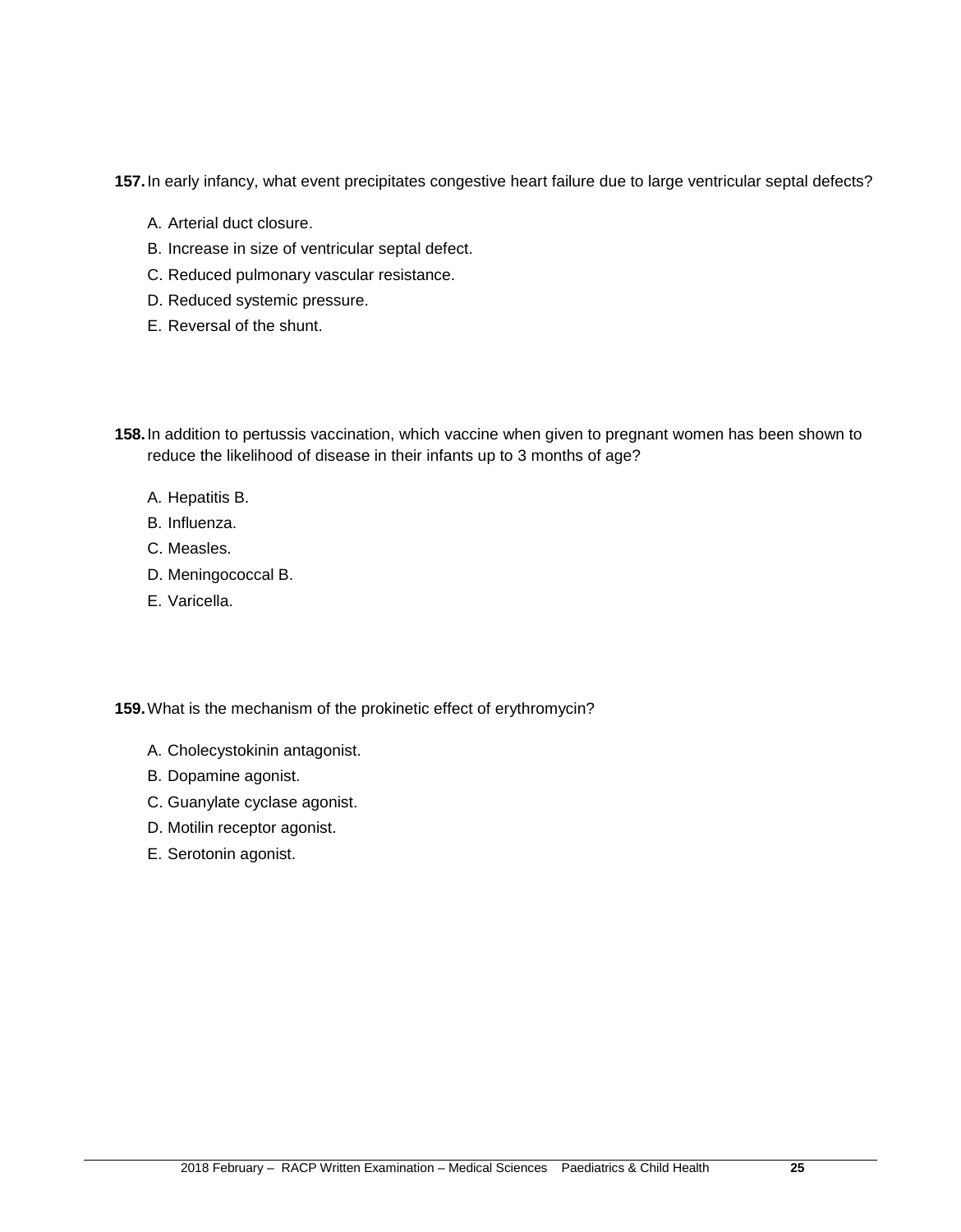**160.**Which of the following arises from the lung bud mesenchyme?

- A. Epithelial lining of the alveolar sac.
- B. Pseudostratified columnar epithelium.
- C. Smooth muscles.
- D. Type I cells.
- E. Type II cells.

**161.**When does vertical transmission of human immunodeficiency virus most commonly occur?

- A. First trimester.
- B. Intrapartum.
- C. Postpartum via breast-feeding.
- D. Second trimester.
- E. Third trimester.
- **162.**Transcription is initiated by attachment of which enzyme to the promoter site upstream of the coding sequence of a gene?
	- A. DNA phosphodiesterase.
	- B. DNA polymerase.
	- C. DNA primase.
	- D. RNA helicase.
	- E. RNA polymerase.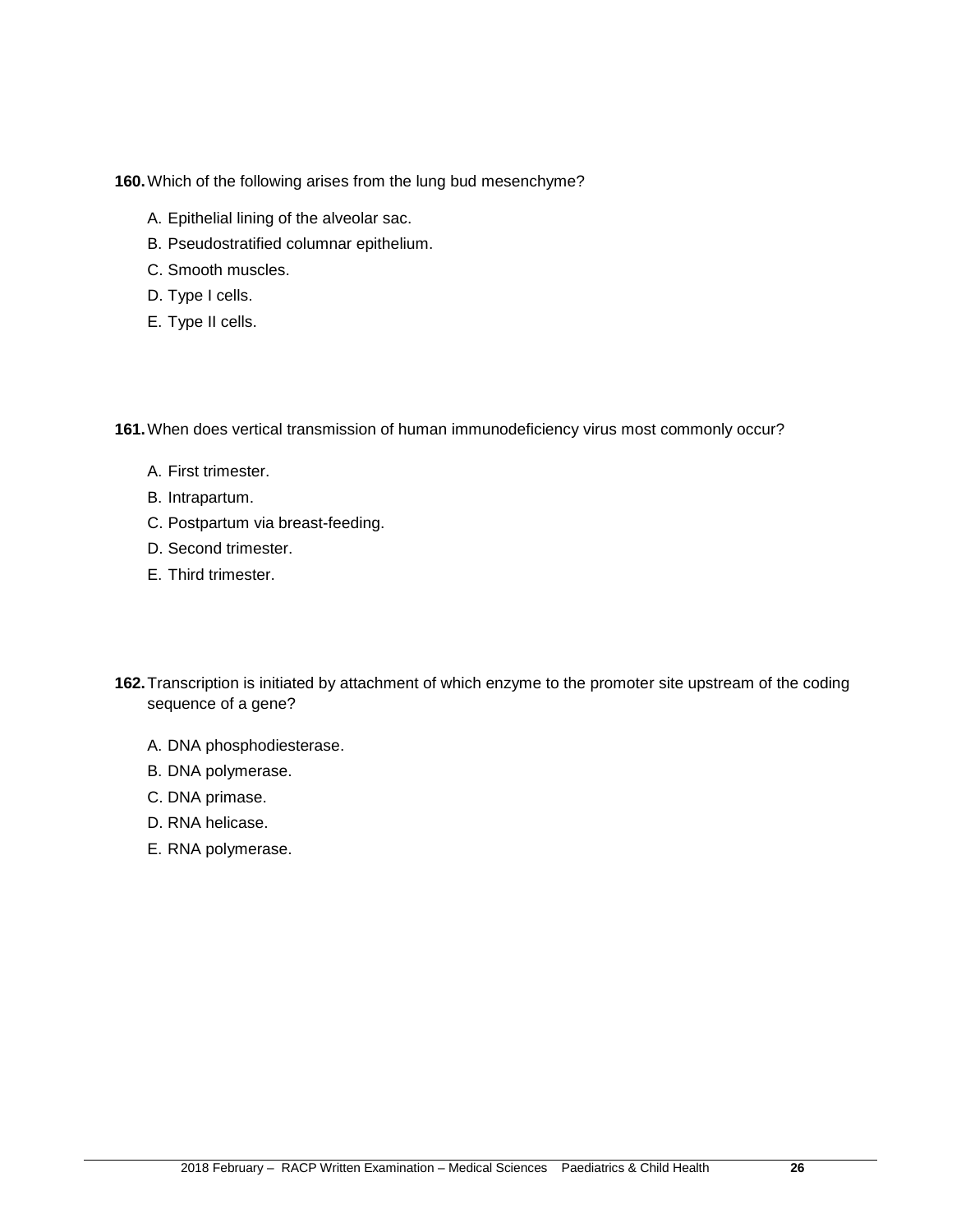- **163.**The primary aim of angiotensin converting enzyme inhibitor (ACE-I) therapy in the treatment of congestive heart failure is to improve which physiological parameter?
	- A. Afterload.
	- B. Contractility.
	- C. Heart rate.
	- D. Myocardial relaxation.
	- E. Venous filling.
- **164.**In children with very early onset inflammatory bowel disease (IBD), mutations affecting the immune system are common. In a 9-month-old diagnosed with IBD, mutations in the gene for which receptor are commonly found?
	- A. Interkelukin-1.
	- B. Interleukin-6.
	- C. Interleukin-7.
	- D. Interleukin-10.
	- E. Interleukin-28.

**165.**What is the inheritance pattern of complete androgen insensitivity syndrome?

- A. Autosomal dominant.
- B. Autosomal recessive.
- C. Mitochondrial.
- D. X-linked dominant.
- E. X-linked recessive.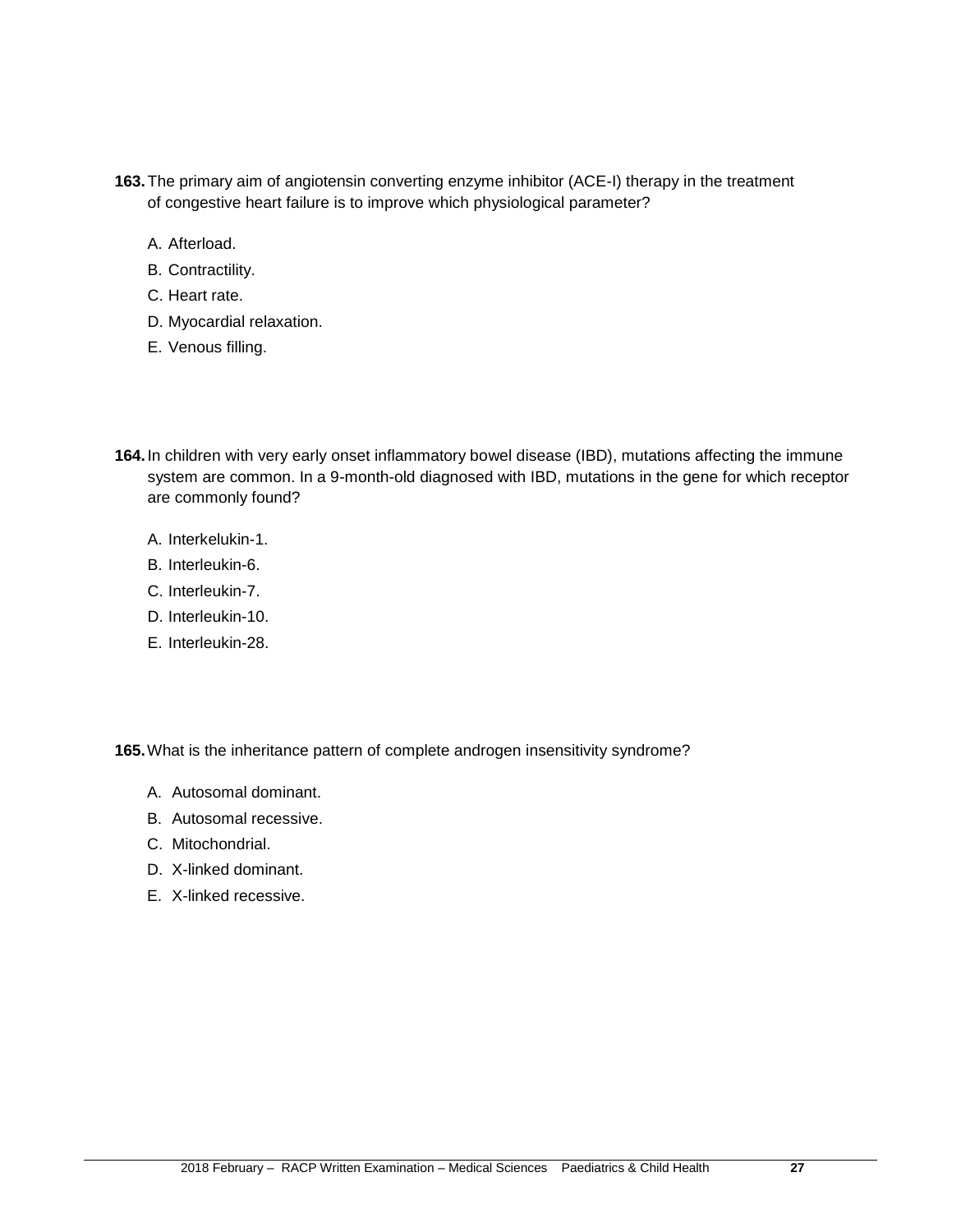**166.**Which diuretic works by inhibiting the sodium-potassium-chloride cotransporter?

- A. Amiloride.
- B. Frusemide.
- C. Hydrochlorothiazide.
- D. Mannitol.
- E. Spironolactone.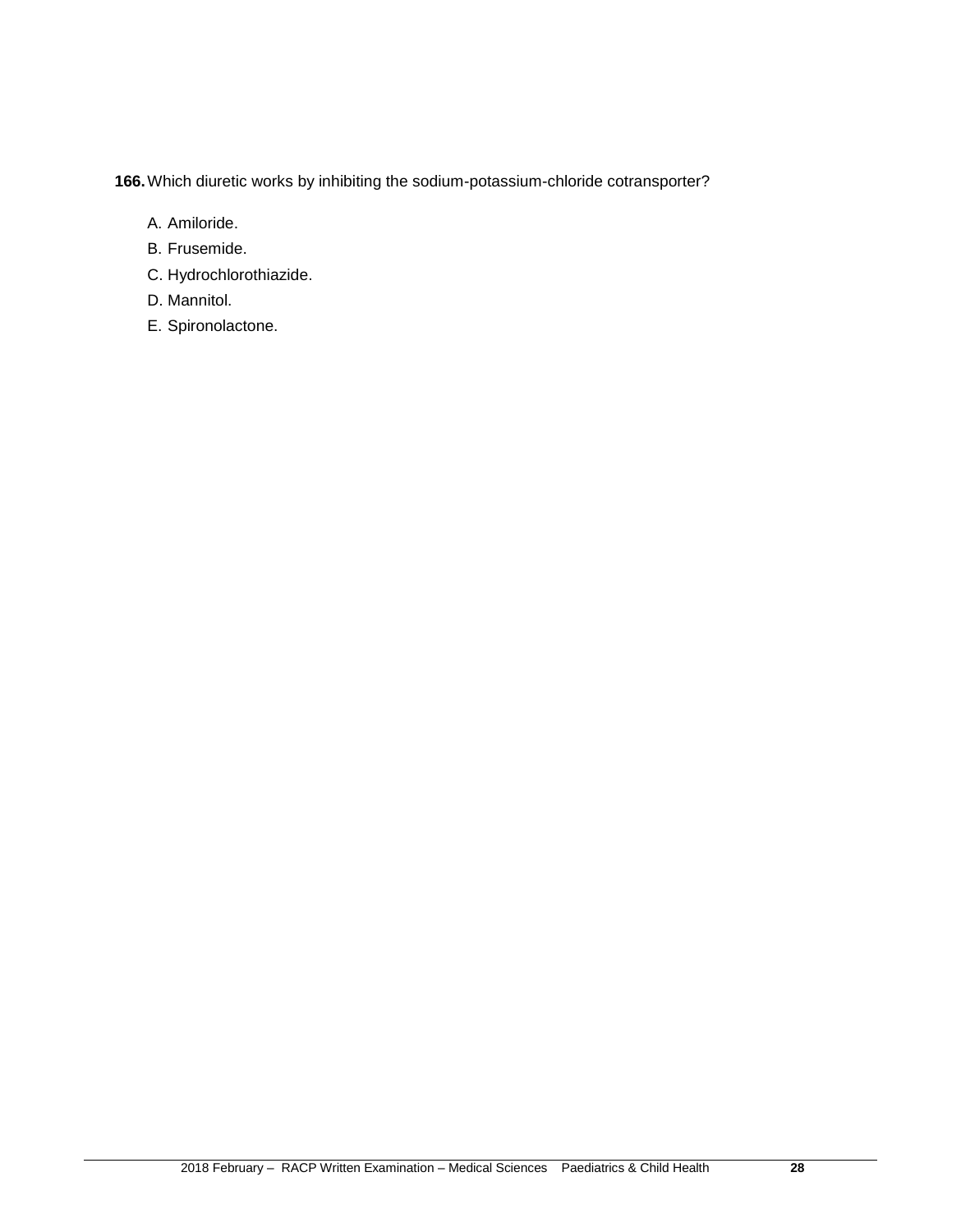## **QUESTIONS 167 AND 168 REFER TO THE FOLLOWING INFORMATION**

Results of a new screening test for detection of a rare form of childhood cancer among genetically at risk children are shown in the table below.

|          | Cancer + | $Cancer -$ |
|----------|----------|------------|
| $Test +$ | 90       | 10         |
| $Test -$ |          | 1195       |

What is the correct calculation for the following?

**167.**Sensitivity

| А. | 90<br>$\overline{95}$                                      |
|----|------------------------------------------------------------|
|    | B. $\frac{90}{95} \div \left(1 - \frac{1195}{1205}\right)$ |
| C. | 90<br>100                                                  |
|    | D. 95<br>1205                                              |
|    | E. 95<br>1300                                              |
|    | F. 1195<br>1200                                            |
| G. | 1195<br>1205                                               |
|    | H. 1205<br>1300                                            |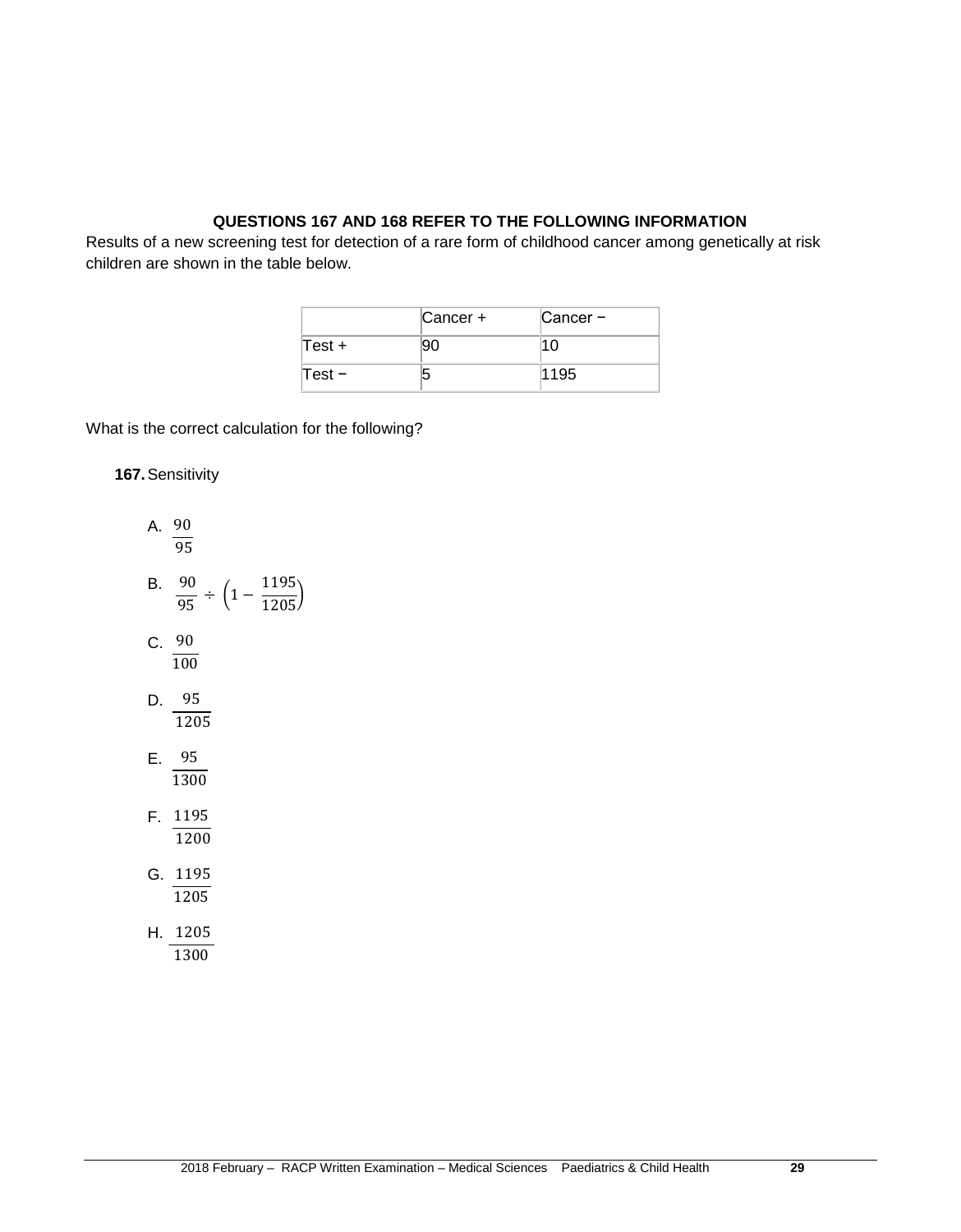**168.**Pre-test probability

| A. 90<br>$\overline{95}$                                   |
|------------------------------------------------------------|
| B. $\frac{90}{95} \div \left(1 - \frac{1195}{1205}\right)$ |
| C.90<br>100                                                |
| D. $\frac{95}{1205}$                                       |
| E. 95<br>1300                                              |
| F. 1195<br>1200                                            |
| G. 1195<br>$\frac{1205}{ }$                                |
| H. 1205<br>1300                                            |